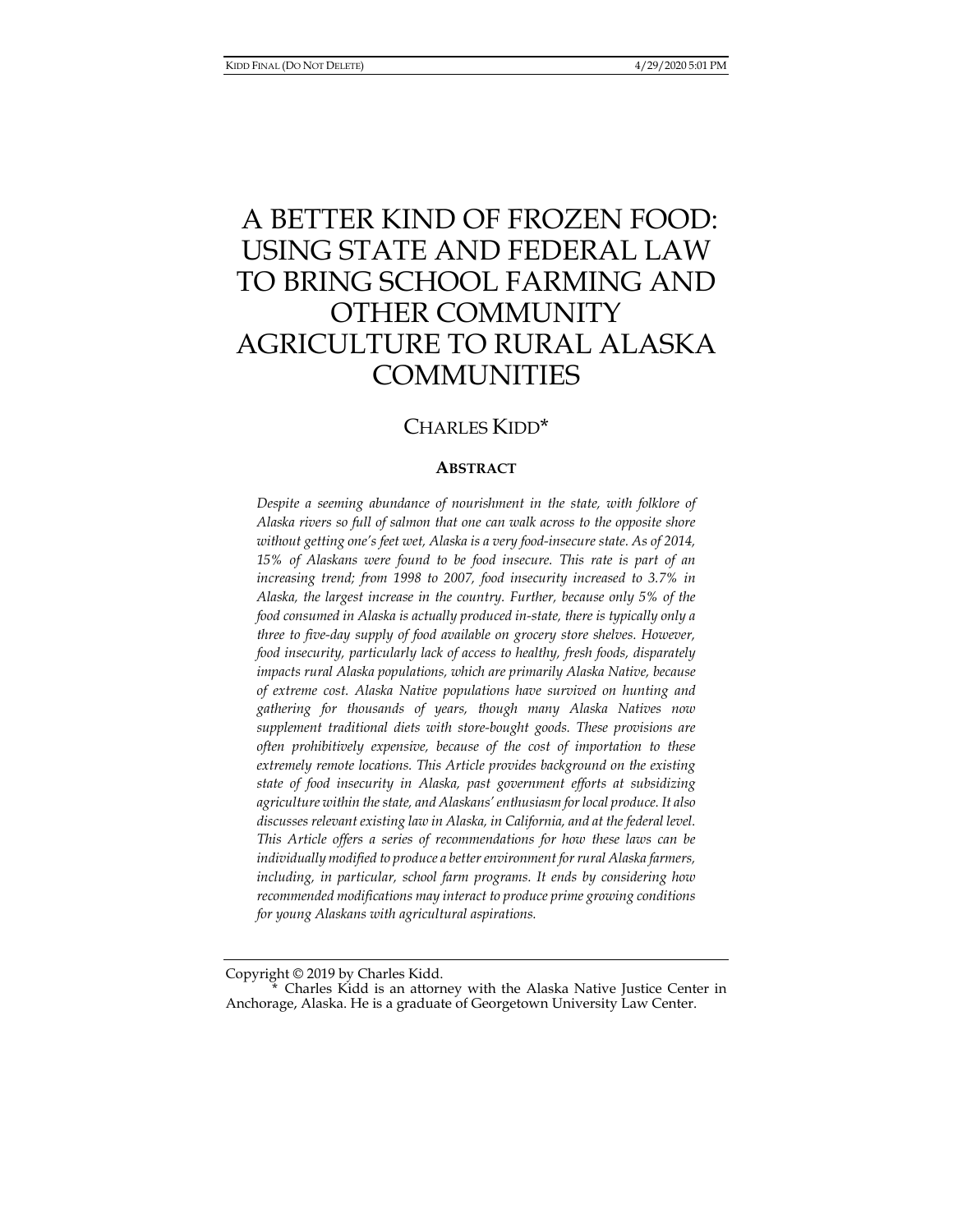#### **I. INTRODUCTION**

Alaska is a land of surplus, with respect to land, beauty, and natural resources. But for all its abundance, it also lacks in human essentials, especially access to fresh and healthy food.<sup>1</sup> Visitors to urban areas, like Anchorage, Fairbanks, or Juneau, will notice that prices are somewhat, though not absurdly, higher than in the lower forty-eight.2 But venture out into rural communities, particularly those north of where the major road system ends in Fairbanks, and one will be shocked at the prices storebought goods, especially fresh produce, fetch.3 This is largely because 95% of Alaska's food is imported.4 Very little food, especially fruits and vegetables, is actually produced intrastate.5 This price disparity especially affects Alaska Natives, who make up a significant portion of rural Alaska populations.

Agriculture does exist in Alaska, and those Alaskans who live within reasonable proximity of farmers have displayed enthusiasm for eating local produce.<sup>6</sup> Alaska is a large state, though, and the conditions where many rural communities are located require would-be farmers to have both green thumbs and substantial resources to farm successfully. This Article suggests that the State of Alaska and the federal government alter existing law, respectively (1) Alaska's oil and gas land property tax system, which would allow for expansion of the Education Tax Credit and reclassification of land at municipal and borough levels to encourage oil and gas companies to donate land and leaseholds to school farming, and (2) the USDA's Seasonal High Tunnel Initiative, to give tundra farmers

 <sup>1.</sup> *See* Elizabeth Hodges Snyder & Ken Meter, *Food in the Last Frontier: Inside Alaska's Food Security Challenges and Opportunities*, 57 ENV'T 19, 4–5 (2015), https://static1.squarespace.com/static/584221c6725e25d0d2a19363/t/58b48617 3e00be93576ba5cc/1488225816373/Food+in+the+Last+Frontier+%28Hodges+Sn yder+and+Meter+2015%29.pdf.

 <sup>2.</sup> *See* Neal Fried, *Alaska'*s *Cost of Living*, *in* 35 ALASKA ECON. TRENDS 10, 13 (July 2015), http://labor.alaska.gov/trends/jul15.pdf.

<sup>3</sup>*. See id.* at 12−13.

 <sup>4.</sup> Kalb T. Stevenson et al., *Sustainable Agriculture for Alaska and the Circumpolar North: Part I*, 67 ARCTIC 271, 272 (2014) [hereinafter *Sustainable Agriculture: Part I*].

 <sup>5.</sup> *Cf. id.* at 273 (describing Alaska's food insecurity statistics and the low level of local food production compared to some circumpolar nations); Hodges Snyder & Meter, *supra* note 1, at 2 ("Only an estimated 5–10% of Alaska's food is from instate agriculture, although as recently as 1955, 55% of food consumed in state was grown in Alaska.").

 <sup>6.</sup> *See* KEN METER & MEGAN PHILLIPS GOLDENBERG, BUILDING FOOD SECURITY IN ALASKA 9 (2014) (sharing results showing that many rural and urban Alaskans prefer to eat locally when possible); *Alaska Grown-Farmers Markets*, ALASKA DEP'T OF NAT. RES. (2018), http://buyalaskagrown.com/buy/farmermarkets/ (noting that the Anchorage area alone, including the Matanuska-Susitna Valley, now has twenty-two different farmers markets during the summer).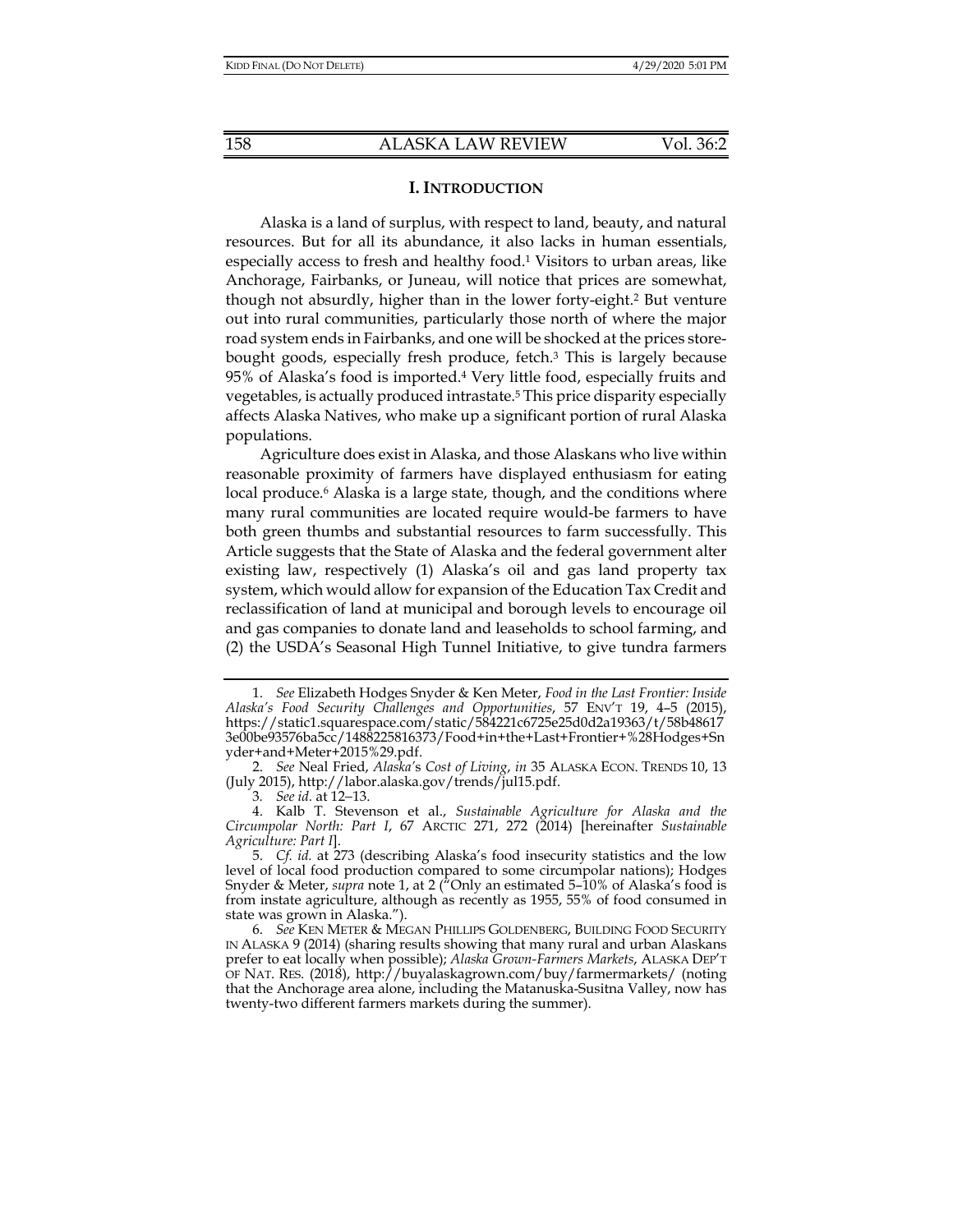access to auxiliary structures that can extend the growing seasons and stand up to the mighty Arctic. Together, these efforts would bring valuable agricultural skills and healthful habits to young Alaskans and their communities as a whole.

Part II of this Article provides background on the existing state of food insecurity in Alaska, past government efforts at subsidizing agriculture within the state, and Alaskans' enthusiasm for local produce. It also discusses relevant existing law in Alaska, in California, and at the federal level. Part III offers a series of recommendations for how these laws can be individually modified to produce a better environment for rural Alaska farmers, including, in particular, school farm programs. It ends by considering how recommended modifications may interact to produce prime growing conditions for young Alaskans with agricultural aspirations. Part IV concludes the Article with several final remarks.

#### **II. BACKGROUND**

This Section provides a background necessary to understanding how state and federal programs can symbiotically work together to bring fresh fruits and vegetables to rural Alaska communities. Part A discusses Alaska's food insecurity, Part B explores past state and federal attempts at promoting agriculture in Alaska, Part C examines Alaskans' increasing interest in the local food movement, Part D provides information on Alaska's property tax system, Part E considers California's Urban Agriculture Tax Incentive, Part F addresses the USDA's Seasonal High Tunnel Initiative, and Part G covers USDA Rural Development programs potentially applicable to Alaska farmers.

#### **A. Food Insecurity in Alaska**

Despite a seeming abundance of nourishment in the state, with folklore of Alaska rivers so full of salmon that one can walk across to the opposite shore without getting one's feet wet, Alaska is a very foodinsecure state.7 As of 2014, 15% of Alaskans were found to be food insecure.8 This rate is part of an increasing trend: between 1998 and 2007, food insecurity increased 3.7% in Alaska, the largest increase in the country.9 Further, because only 5% of the food consumed in Alaska is

 <sup>7.</sup> *See generally*, METER & GOLDENBERG *supra* note 6 (proposing strategies to address the food security issues in Alaska).

<sup>8</sup>*. Id.* at 93. Food insecure individuals are defined as those who are not sure where their next meal may come from at some point over the course of one year. *Id.*

<sup>9</sup>*. Sustainable Agriculture: Part I*, *supra* note 4, at 274.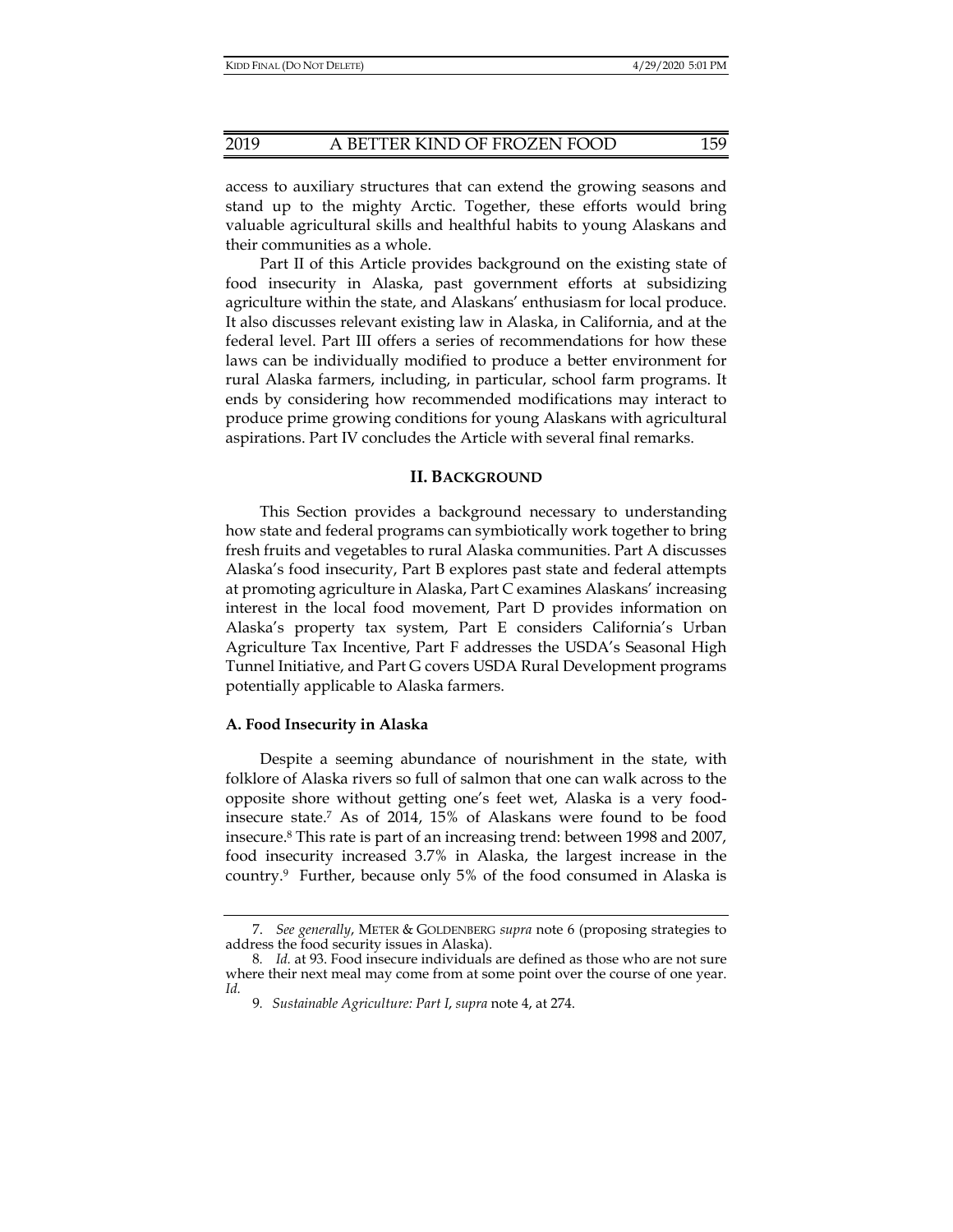actually produced in-state, there is typically only a three to five-day supply of food available on grocery store shelves.<sup>10</sup>

However, food insecurity, particularly lack of access to healthy, fresh foods, disparately impacts rural Alaska populations, which are primarily Alaska Native, because of extreme cost.11 Alaska Native populations have survived on hunting and gathering for thousands of years, though many Alaska Natives now supplement traditional diets with store-bought goods.12 These provisions are often prohibitively expensive, because of the cost of importation to these extremely remote locations.13

Anchorage, through which substantially all imported goods must first flow, is a sixty hour drive from California's Central Valley, which is a major source of fresh produce, and a sixty-eight hour drive from Nogales, Arizona, which is the country's largest port of entry for foreign produce.14 However, Anchorage is only a pitstop. It may take as many as seven more days and several flights for goods to arrive in rural communities.15 The result of all of this travel is that certain foods and essentials cost between 600% and 1,000% more than in the lower fortyeight.16 Even in Nome, a city of almost 4,000 that receives multiple major commercial flights every day, the average cost of groceries per week for a family of four in 2015 was \$287.85, as opposed to just \$166.40 in Portland, Oregon.17 Fresh produce fetches top dollar in rural communities and is therefore largely inaccessible to those with limited incomes.

As a result, rural populations have less access to fresh produce. Seventy-five percent of rural Alaska adults do not receive their recommended daily fruit servings, and 88% do not receive their recommended daily vegetable servings.18 This, in turn, impacts the health of Alaska Natives, who are between 1.4 and 2.1 times more likely to suffer from chronic diseases associated with poor diets than non-native Alaskans.19 Rising costs have only aggravated the problem, with a 136% increase in diabetes among Alaska Natives between 1995 and 2010.20

17. Fried, *supra* note 2, at 13.

 18. METER & GOLDENBERG, *supra* note 6, at 91. As opposed to urban Alaska adults, only 65% of whom do not receive their recommended daily fruit servings, and 80% of whom do not receive their recommended daily vegetable servings. *Id.* 

19*. Id.*

20. *Id.* 

<sup>10</sup>*. Id.* at 272.

 <sup>11.</sup> *Cf.* METER & GOLDENBERG, *supra* note 6, at 32−33, 99.

 <sup>12.</sup> *See Sustainable Agriculture: Part I*, *supra* note 4, at 272.

 <sup>13.</sup> METER & GOLDENBERG, *supra* note 6, at 32−33.

 <sup>14.</sup> *Id.* at 69.

 <sup>15.</sup> *Id.* at 32–33.

 <sup>16.</sup> Kalb T. Stevenson et al., *Sustainable Agriculture for Alaska and the Circumpolar North: Part II*, 67 ARCTIC 296, 311 (2014) [hereinafter *Sustainable Agriculture: Part II*].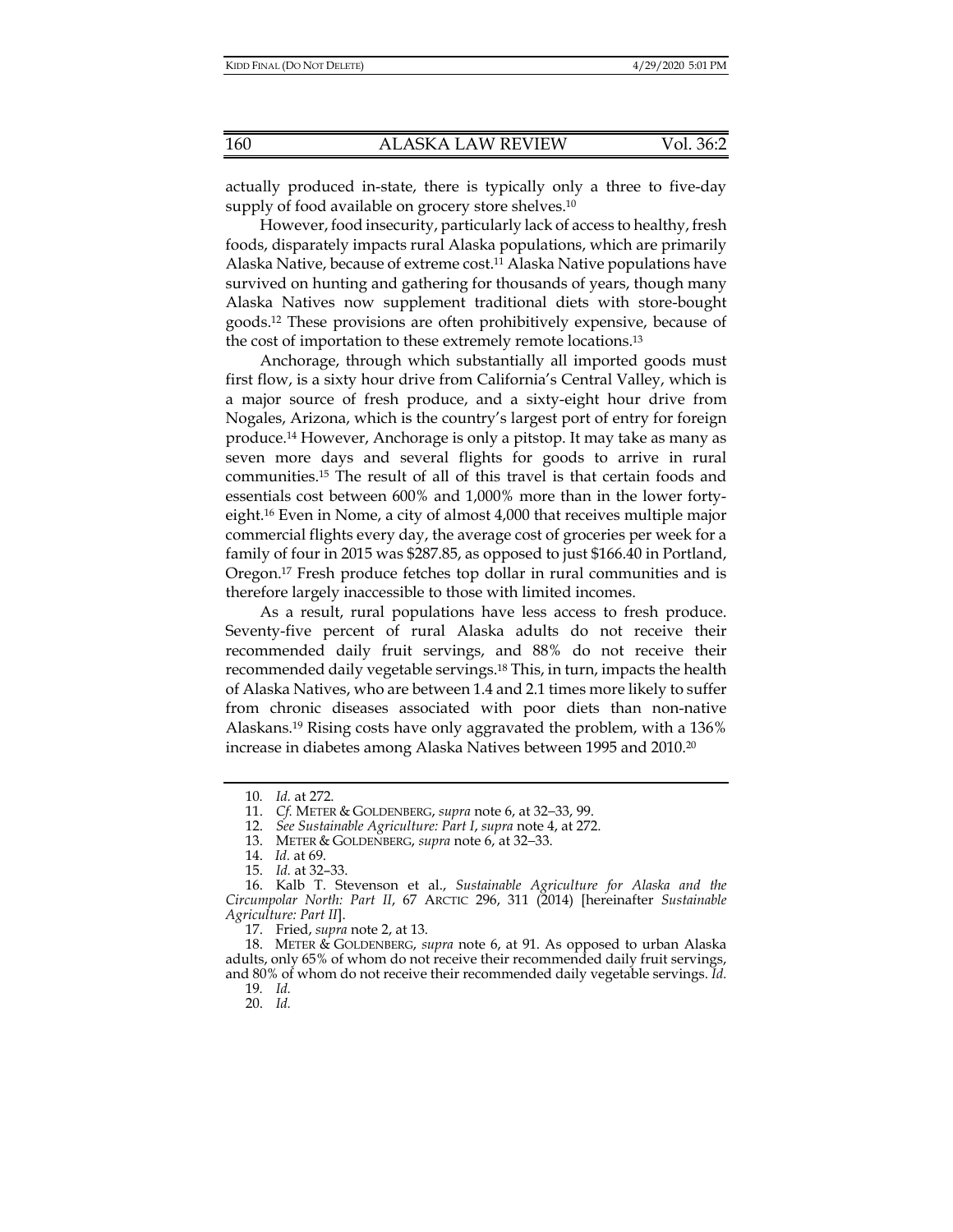Although agriculture is common in and around Anchorage and Fairbanks, the climate and topography of the tundra north of Fairbanks, where many of Alaska's most remote communities are located, $21$  is less ideal for farming. Most of the land in the northern portion of the state contains permafrost—a layer of frozen soil between six and eighteen inches below the surface that does not thaw, even during the summer months.<sup>22</sup> This leaves the topsoil too cold for ideal growing conditions, with poor drainage and minimal microbial activity.<sup>23</sup> Tundra soil is also not particularly loamy, lacks sufficient levels of phosphorous and nitrogen, and is too acidic for most crops to grow. These problems can be mitigated with various fertilizers, but the cost of importing these is significant.24 Atmospheric conditions at high latitudes are also not ideal for agriculture.25 Although the days are long, the growing season is very short, and unexpected frosts can result in instant crop death.<sup>26</sup> Additionally, high winds increase transpiration rates, lodging rates, and nutrient loss and decrease photosynthetic ability and pollination rates.<sup>27</sup> Because of these conditions, it takes a very green thumb, as well as a sizeable budget, to successfully farm the Alaska tundra.

#### **B. Past Government Efforts to Encourage Alaska Agriculture**

Given the nineteen to twenty hours of sunlight in Alaska's most agriculturally prolific region, the Matanuska-Susitna ("Mat-Su") Valley, and the twenty-two hours of sunlight in the fertile Fairbanks region, federal and later state governments have long contemplated that Alaska may possess prime agricultural conditions.28 Agricultural production began in earnest in Alaska with a handful of wheat farmers in the Tanana Valley around the turn of the twentieth century.29 Since then, the government has sought to encourage and support Alaska farmers.

Although the federal government extensively surveyed soil conditions in Alaska in 1910 to determine which parts had potential for agriculture, the first significant federal program arose in 1935 when 200 families from Michigan, Minnesota, and Wisconsin relocated to the

 <sup>21.</sup> *Cf. id.* at 29.

 <sup>22.</sup> *Sustainable Agriculture: Part II*, *supra* note 16, at 302.

<sup>23</sup>*. Sustainable Agriculture: Part I*, *supra* note 4, at 290.

 <sup>24.</sup> Kalb T. Stevenson et al., *Sustainable Agriculture for Alaska and the Circumpolar North: Part III*, 67 ARCTIC 320, 325–26 (2014) [hereinafter *Sustainable Agriculture: Part III*].

 <sup>25.</sup> *See id.* at 321.

<sup>26</sup>*. Sustainable Agriculture: Part I*, *supra* note 4, at 290.

<sup>27</sup>*. Sustainable Agriculture: Part III*, *supra* note 24, at 323.

<sup>28</sup>*. Sustainable Agriculture: Part I*, *supra* note 4, at 278.

<sup>29</sup>*. See* METER & GOLDENBERG, *supra* note 6, at 15.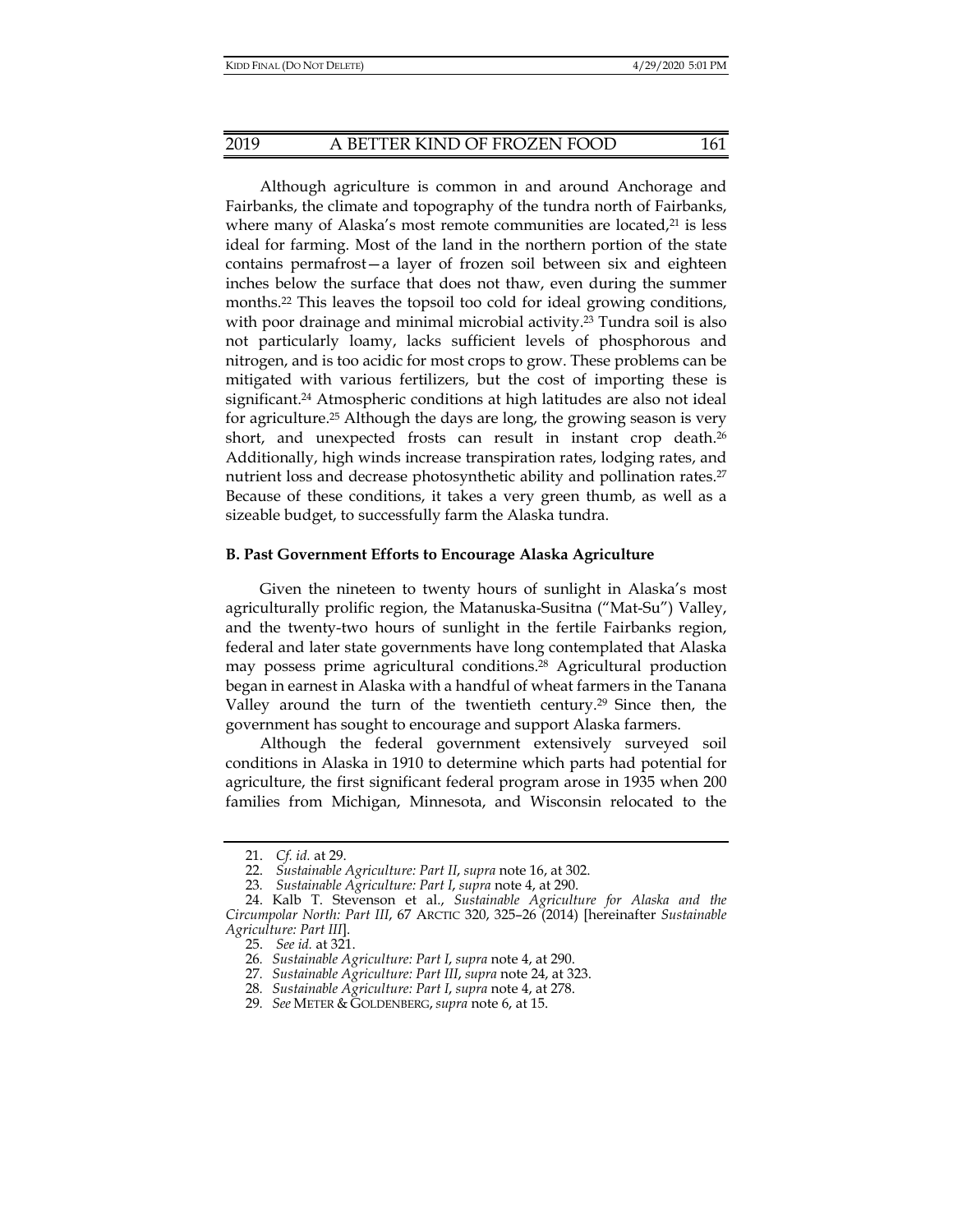"Matanuska Colony" in the Mat-Su Valley, forty-five miles north of Anchorage, as part of the New Deal program.30 Each family was allowed to select forty acres to farm, upon which the government promised to construct houses and barns.31 The government subsidized these costs by extending to the colonists thirty-year loans at a 3% interest rate.32

Although the government selected the Midwestern families because of their perceived hardiness and familiarity with a similar climate, not many of the original families could maintain agrarian lifestyles in Alaska.33 This was largely due to the government's inability to provide adequate housing, supplies, and services in a timely fashion. Many settlers left the state or pursued non-agriculture employment.<sup>34</sup> However, agricultural production in Alaska continued to grow through the 1940s and 1950s. While there were fewer than 100 full-time farmers in the Mat-Su Valley by the mid-1950s, Alaska still produced 55% of the food consumed within the state by 1955.35 Few of the original families that relocated to the Matanuska Colony continued farming long-term, but the program ultimately demonstrated Alaska's agriculture potential.36

Following Statehood in 1959, the State of Alaska became much more involved in incentivizing agriculture. The first significant effort came in the late 1970s, when the Korean government expressed interest in purchasing or leasing up to 500,000 acres in Alaska for barley production.37 However, instead of just passing the means of production on to the Korean government, the state decided to instead pass the opportunity on to its citizens.38 Using state loans, individual farmers established thirty-seven barley farms near Delta Junction.<sup>39</sup> Additionally, the state constructed a 522,000-bushel grain silo in Valdez for holding grain awaiting export to Korea.40 The state believed everything was in place for it to become Korea's primary supplier of barley.41

However, barley production proved to be too expensive, and the individual farmers realized that they could not compete with cheaper

33. *Id.* at 114*.* 

35*. Id.*

38. *Id.* 

40*. Id.* at 24–25. Valdez is also where the Trans-Alaska Pipeline ends, and received significant improvements to its port during the same decade in preparation for the Pipeline's completion. *See Hot North Slope Oil Flowing*.

 41. *See* METER & GOLDENBERG, *supra* note 6, at 24–25 (outlining the steps Alaska took in preparation for the major deal with the Korean government).

 <sup>30.</sup> *Id.* at 16−17.

 <sup>31.</sup> *Id.* at 17.

 <sup>32.</sup> CLAUS NASKE*,* ALASKA: A HISTORY OF THE 49TH STATE 112−15 (2d ed. 1994).

<sup>34</sup>*. Sustainable Agriculture: Part I*, *supra* note 4, at 281.

<sup>36</sup>*. See* METER & GOLDENBERG, *supra* note 6, at 17.

 <sup>37.</sup> *Id.* at 24–25.

 <sup>39.</sup> *Id.* at 25.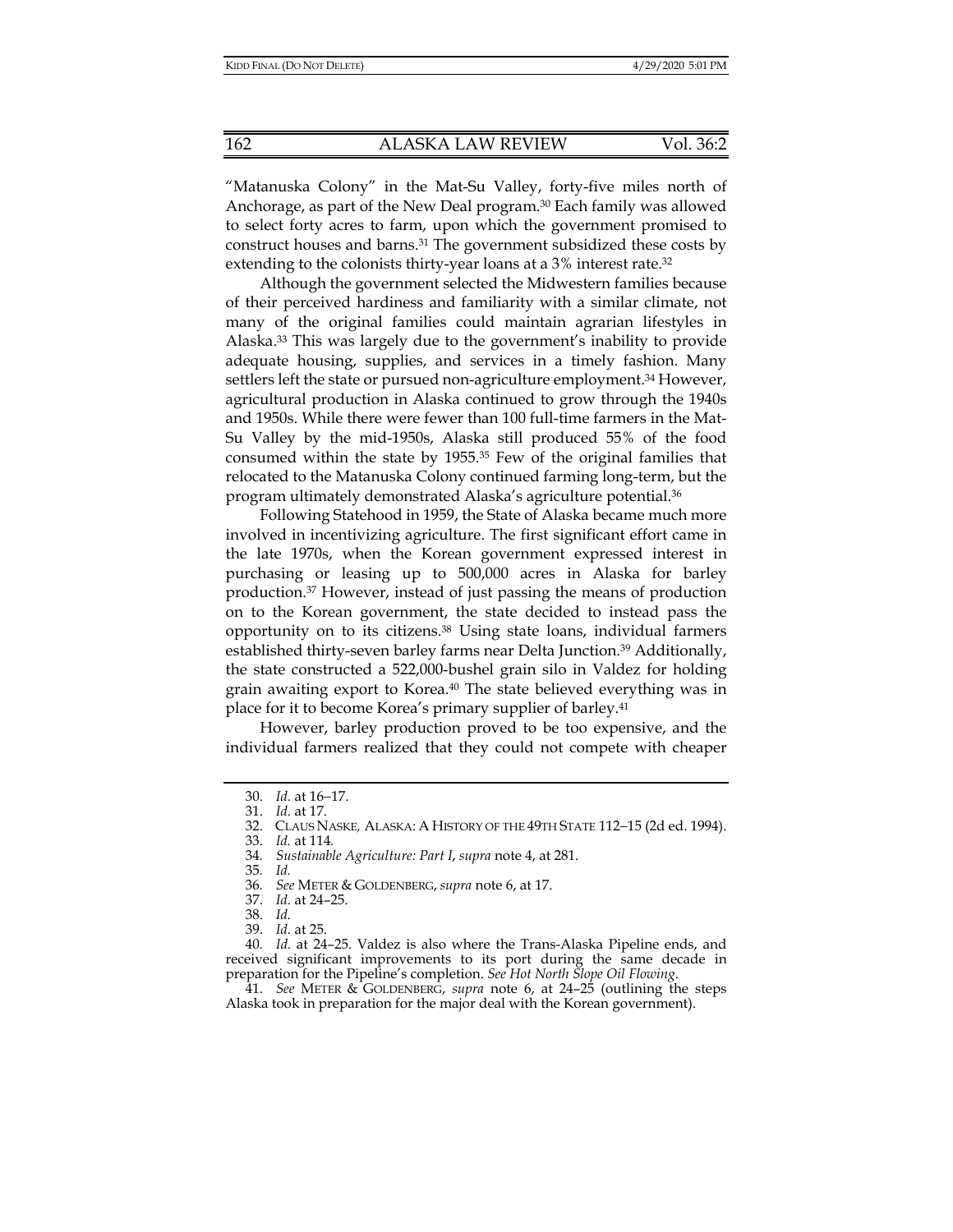barley flowing out of the lower forty-eight.42 Crops in the continental United States yielded four-times more barley per acre, meaning that a bushel could be sold for half of what it cost Alaska farmers to produce a single bushel.43 Production of Alaska barley peaked in 1984 at just 500,000 bushels, and less barley was produced in Alaska in 2014 than before the start of the state-funded program.<sup>44</sup> As a result, all but a handful of the Delta Junction farms have since closed, since many farmers defaulted on their loans.45 This was exasperated by the state's decision to place financial responsibility for the development of Alaska barley on the individual famers.46 This hampered those farmers' ability to adapt to the market due to the significant number of loans they took on in order to advance this state initiative.47

More recently, in 2010, then-Governor Sean Parnell signed the 2010 Farm to School Act, which uses State funds to purchase produce from Alaska farmers and provide agricultural education to Alaska children.48 This program arose out of an effort by a school in Dillingham to begin a school garden to increase its access to fresh produce for school lunches and soliciting local fishermen to donate portions of their catches.49 The program eventually funded the purchase of locally produced foods, school gardens, and agricultural education statewide.50 In 2013 alone, more than \$3 million was distributed statewide for schools to purchase locally produced foods.<sup>51</sup> Other schools used funds to provide students with lasting opportunities for unique hands-on experiences, including one school in Tok which constructed a greenhouse.52 This program allowed schools across Alaska to both improve the diets of their students and instill in them an interest in where their food comes from.53

The success of the Farm to School Act has in turn led to other Alaska entities emphasizing the importance of education in promoting local agriculture. As part of a 2012 report on the status of agriculture and food security in the state, the Alaska Food Policy Council issued five recommendations for improving Alaska agriculture, including to

47*. Id.*

49. METER & GOLDENBERG, *supra* note 6, at 134.

50*. Id.* at 136.

51*. Id.*

52*. Id.* at 137.

 53. *See id.* at 136–37 (describing examples of how different schools utilized the program from 2011 to 2013).

 <sup>42.</sup> *Id.* at 25.

<sup>43</sup>*. Id.* at 25, 54.

 <sup>44.</sup> *Id.* at 25.

<sup>45</sup>*. Id.* at 25, 54.

 <sup>46.</sup> *See id.* at 31.

 <sup>48.</sup> AS 03.20.100. Funding for this program expired on July 1, 2014. H.B. 70, § 5, 26th Leg. (Alaska 2010).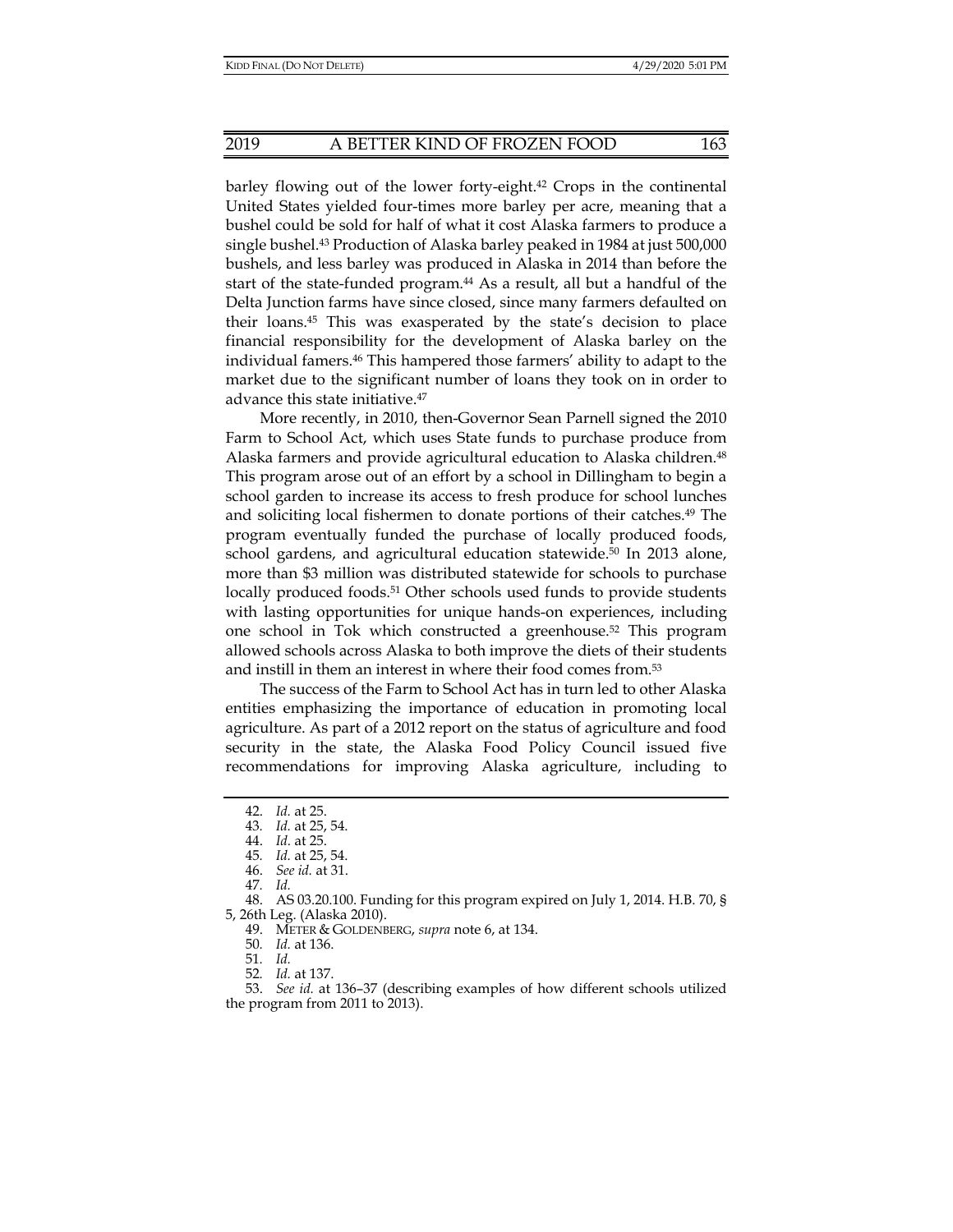"[d]evelop, strengthen and expand the school-based programs and policies that educate about and provide healthy, local foods to schools," and to "[i]dentify and support existing local food system leaders, projects, events, and activities that support Alaska's food system."54 Additionally, the University of Alaska Cooperative Extension Service, founded in 1930 to bring educational services to rural Alaskans, has since increased its efforts at educating Alaska Native communities in agricultural production, including helping establish school gardens.55 These efforts demonstrate a statewide consensus that creating more farmers out of Alaskans necessitates starting at a younger age.

#### **C. Alaskans' Enthusiasm for Local Agriculture**

Alaskans have long had the reputation of being a self-sufficient group. Hunting, fishing, and foraging are all prevalent in the state. And while growing one's own food may be somewhat less typical, great reverence is held for those resilient and skilled enough to farm the land. In the past decade, Alaska has experienced waves of smaller-scale agricultural production.

Although it is not uncommon to find small sections of Alaska-grown produce in grocery stores in Anchorage, Fairbanks, and outlying communities, a better measure of the desire for local produce can be seen in the success of Alaska farmers markets. The Anchorage area alone, including the Mat-Su Valley, now has twenty-two different farmers markets during the summer.<sup>56</sup> This, in part, is the result of a 46% increase in markets statewide between 2010 and 2011 alone.<sup>57</sup> Despite an "eat local" movement sweeping the entire country over the past decade, this was still the highest rate of growth of any state that year.<sup>58</sup> This amounted

 <sup>54.</sup> *Sustainable Agriculture: Part III*, *supra* note 24, at 331−32; DANIEL HELFFERICH, ALASKA FOOD POLICY COUNCIL, FOOD IN ALASKA: FOOD SYSTEMS, SECURITY, AND POLICY IN THE 49TH STATE 23 (2012), https://static1.squarespace.com/static/584221c6725e25d0d2a19363/t/5aa02410 c83025dd22763c46/1520444433164/AFPC+Food+in+AK\_11-7-12\_Final.pdf.

<sup>55</sup>*. See* METER & GOLDENBERG, *supra* note 6, at 133 (outlining University of Alaska Fairbanks' work with the Angoon school); *Cooperative Extension Service-About UAF CES*, UNIV. OF ALASKA FAIRBANKS, https://www.uaf.edu/ces/about/ (last visited Sept. 20, 2019).

<sup>56</sup>*. Alaska Grown-Farmers Markets*, ALASKA DEP'T OF NAT. RES. (2018), http://buyalaskagrown.com/buy/farmermarkets/.

 <sup>57.</sup> *Sustainable Agriculture: Part III*, *supra* note 24, at 330 (citing a 2011 USDA statistic); Kathleen Merrigan, *7,175 Ways to Know Your Farmer, Know Your Food: Visit a Farmers Market*, USDA (Aug. 5, 2011), https://www.usda.gov/media/ blog/2011/08/05/7175-ways-know-your-farmer-know-your-food-visit-farmersmarket.

 <sup>58.</sup> *Sustainable Agriculture: Part III*, *supra* note 24, at 330. The national average for growth in farmers markets during this same time was just 17%. *Id.*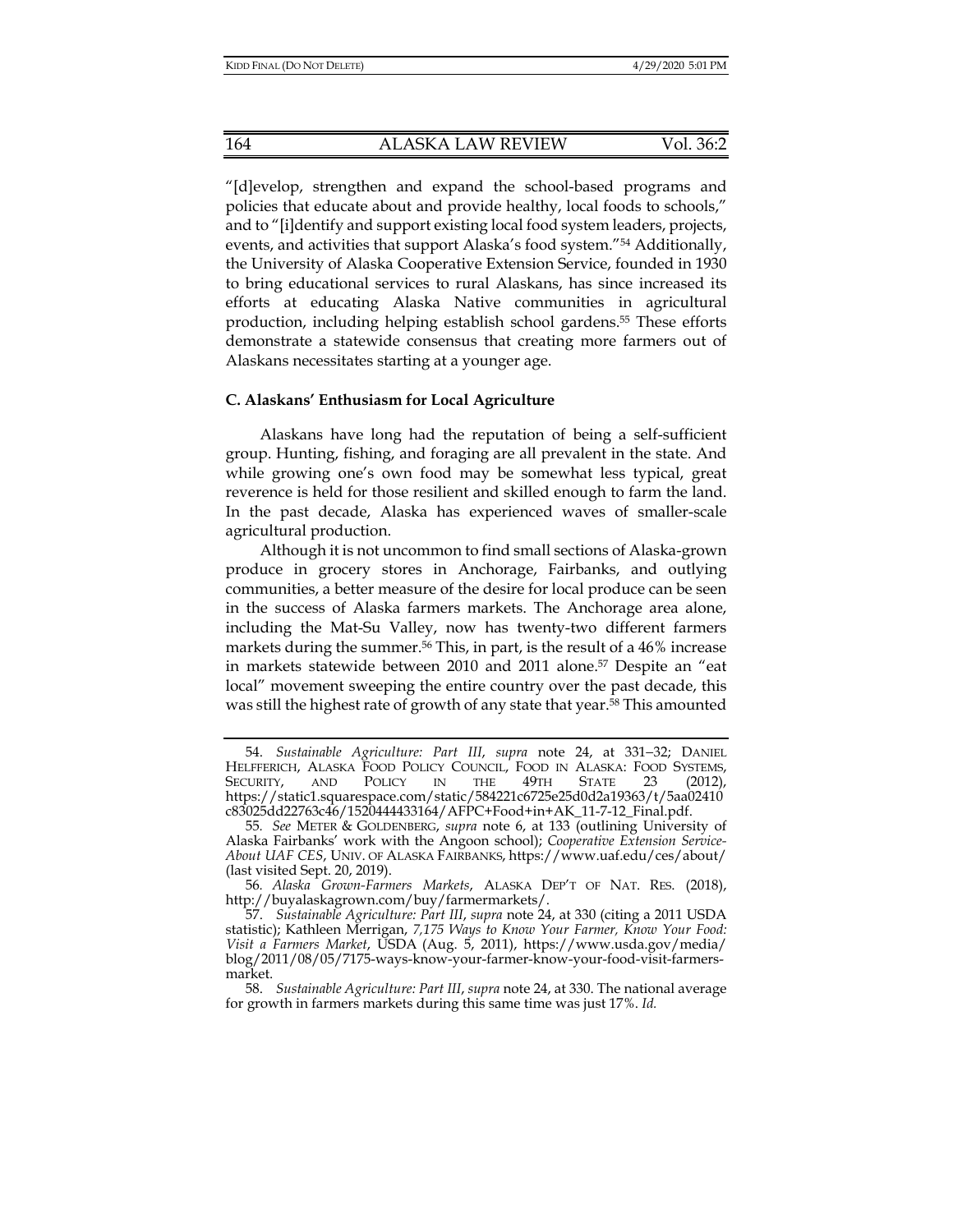to Alaska having the highest portion of produce grown within its borders sold directly by farmer to consumer: of the \$11.8 million worth of produce grown in Alaska in 2012, \$2.2 million of those sales occurred directly between farmers and consumers.59 Alaskans evidently love to eat locally and love to support their area farmers when they can.

Although most of this progress is occurring in more southern and urban parts of the state, market demand has led to a proliferation of small farmers that are actually able to produce a measurable portion of Alaska's produce needs at competitive prices. According to the 2012 Census of Agriculture, Alaska had 181 farms between ten and forty-nine acres and 247 farms between one and nine acres.<sup>60</sup> However, in 2002, Alaska had only 129 farms between ten and forty-nine acres and 127 farms between one and nine acres.61 That is a 67% increase in small farms in Alaska between 2002 and 2012.62 A 2014 survey placed the number of farms in the state at 762. Alaska Natives ran only twenty-eight of those farms.<sup>63</sup> Based on the acreage that these farms altogether have allotted for various crops, they are capable of producing between one-fifth and one-seventh of the total potatoes, carrots, and cabbage consumed in Alaska annually, as well as smaller portions of numerous other crops.64 Additionally, for many of these crops, retail prices are significantly less for Alaska produce than imported produce.65 A study of the twenty-one most common crops grown in the Fairbanks region found that retail prices for ten crops were less than or equal to prices for imported produce of the same type.<sup>66</sup> Alaska is therefore capable of producing a significant portion of its required produce at competitive prices.

But there are many Alaskans who do not make a living off of

62*. Id.*

66. *Id.* 

 <sup>59.</sup> METER & GOLDENBERG, *supra* note 6, at 10, 50. This was thirteen times the national average portion of sales occurring between farmers and consumers, and reflected a 32% growth in such sales in the state between 2007 and 2012. *Id.*

 <sup>60. 2012</sup> CENSUS OF AGRICULTURE: 1 ALASKA- STATE AND AREA DATA PT. 2, at 7 (2014); Victoria Naegele, *Farming Growth in Alaska Tops National Average*, MAT-SU VALLEY FRONTIERSMAN (Aug. 23, 2014), http:// www.frontiersman.com/news/farming-growth-in-alaska-tops-nationalaverage/article\_fb99fe76-2b43-11e4-9d99-0019bb2963f4.html.

 <sup>61.</sup> Naegele, *supra* note 60.

 <sup>63.</sup> U.S. DEP'T OF AGRIC., AC-12-A-51, CENSUS OF AGRICULTURE: 1 UNITED STATES - SUMMARY AND STATE DATA, pt. 51, at 308, 581 (2012); *Sustainable Agriculture: Part II*, *supra* note 16, at 311.

 <sup>64.</sup> METER & GOLDENBERG, *supra* note 6, at 60–61, 63–64, 65, 67.

 <sup>65.</sup> CHRISTINE NGUYEN, ALASKA COOP. DEV. PROGRAM, DEMAND FOR LOCAL PRODUCE IN INTERIOR ALASKA: 2014 MARKET STUDY 13, https://www.uaa.alaska.edu/academics/business-enterprise-institute/centerfor-economic-development/reports/\_documents/demand-for-local-produce-ininterior-alaska.pdf.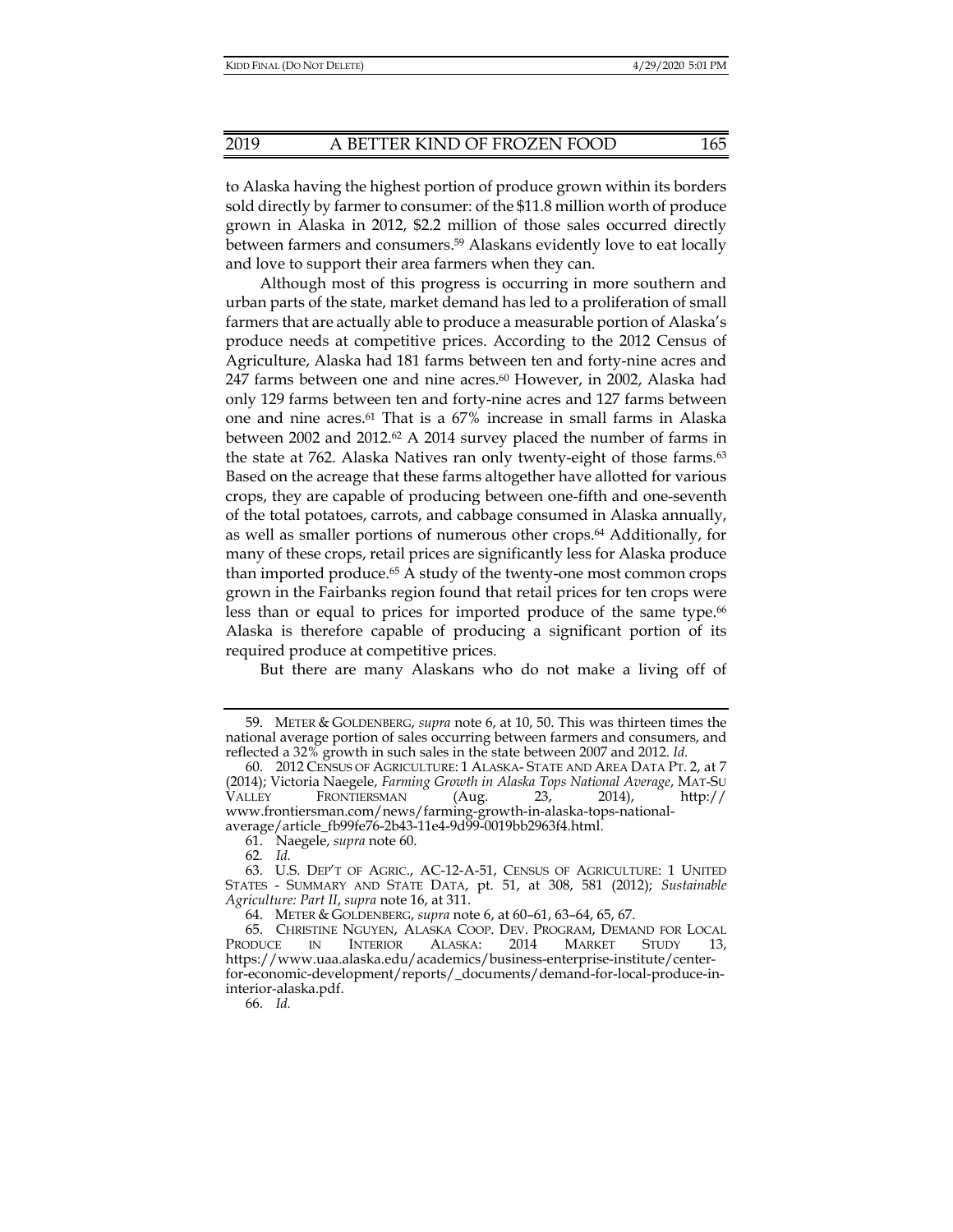agriculture, and instead farm either as a weekend avocation or, especially in the case of rural Alaskans, to supplement traditional diets. $67$  The discovery of gold on the Seward Peninsula in 1899 brought a rush of miners to northwest Alaska, some of whom carried with them their agrarian lifestyles.<sup>68</sup> They shared this knowledge with their huntergatherer neighbors, who became deft in raising hardy crops, particularly potatoes.69 Kotzebue, which lies north of the Arctic Circle, now has dozens of community gardens, and was reputed to have as many as 600 private gardens in the 1960s.70

But perhaps Alaska's greatest success story of community gardening comes from the village of Venetie, which is several hundred miles northeast of Fairbanks and now has fewer than 200 residents. In 1961, a village-wide effort led to a single harvest of 24,000 pounds of potatoes and  $4,000$  pounds of other produce.<sup>71</sup> The village had similar annual yields through 1967, though interest waned thereafter.72 Alaskans, and particularly those in the far northern portions of the state, have thus demonstrated the success of community agriculture at various points throughout the state's history.

#### **D. Alaska State Property Taxes**

The only property in Alaska taxed by the state is property used for oil and gas exploration, production, and pipeline transportation.73 The state collected more than \$122 million in property taxes in 2018.74 Municipalities and boroughs are also allowed to tax oil and gas property, as well as property used for other purposes.75 A majority of the property

 <sup>67.</sup> *See* METER & GOLDENBERG, *supra* note 6, at 108 ("Seasoned farmers report a significant influx of hobby or homesteading farmers in the direct marketplace. . . .").

 <sup>68.</sup> *See Sustainable Agriculture: Part I*, *supra* note 4, at 278 (describing the history of the 19th century gold-rush and the agriculture that came with it); METER & GOLDENBERG, *supra* note 6, at 43 (discussing the tradition and influences of Alaska Native agriculture).

 <sup>69.</sup> *See* METER & GOLDENBERG,*supra* note 6, at 43 ("In many settlements . . . we learned of miners who taught their gardening skills to their neighbors — many of whom were natives.").

<sup>70</sup>*. Id.* at 99−100.

 <sup>71.</sup> *Sustainable Agriculture: Part I*, *supra* note 4, at 281.

 <sup>72.</sup> *Id.*

 <sup>73.</sup> ALASKA STAT. ANN. § 43.56.010(a) (2018).

<sup>74.</sup> ALASKA DEP'T REV. TAX DIV., OIL AND GAS PROPERTY TAX 2018 ANNUAL REPORT, http://tax.alaska.gov/programs/programs/reports/Annual.aspx? 60018&Year=2018 (last visited Nov. 26, 2019).

 <sup>75.</sup> ALASKA STAT. ANN. § 43.56.010(b) (2018). Governor Mike Dunleavy introduced a bill in 2019 that would repeal the levy of a tax by a municipality against oil and gas property. This bill remains before the Senate Committee on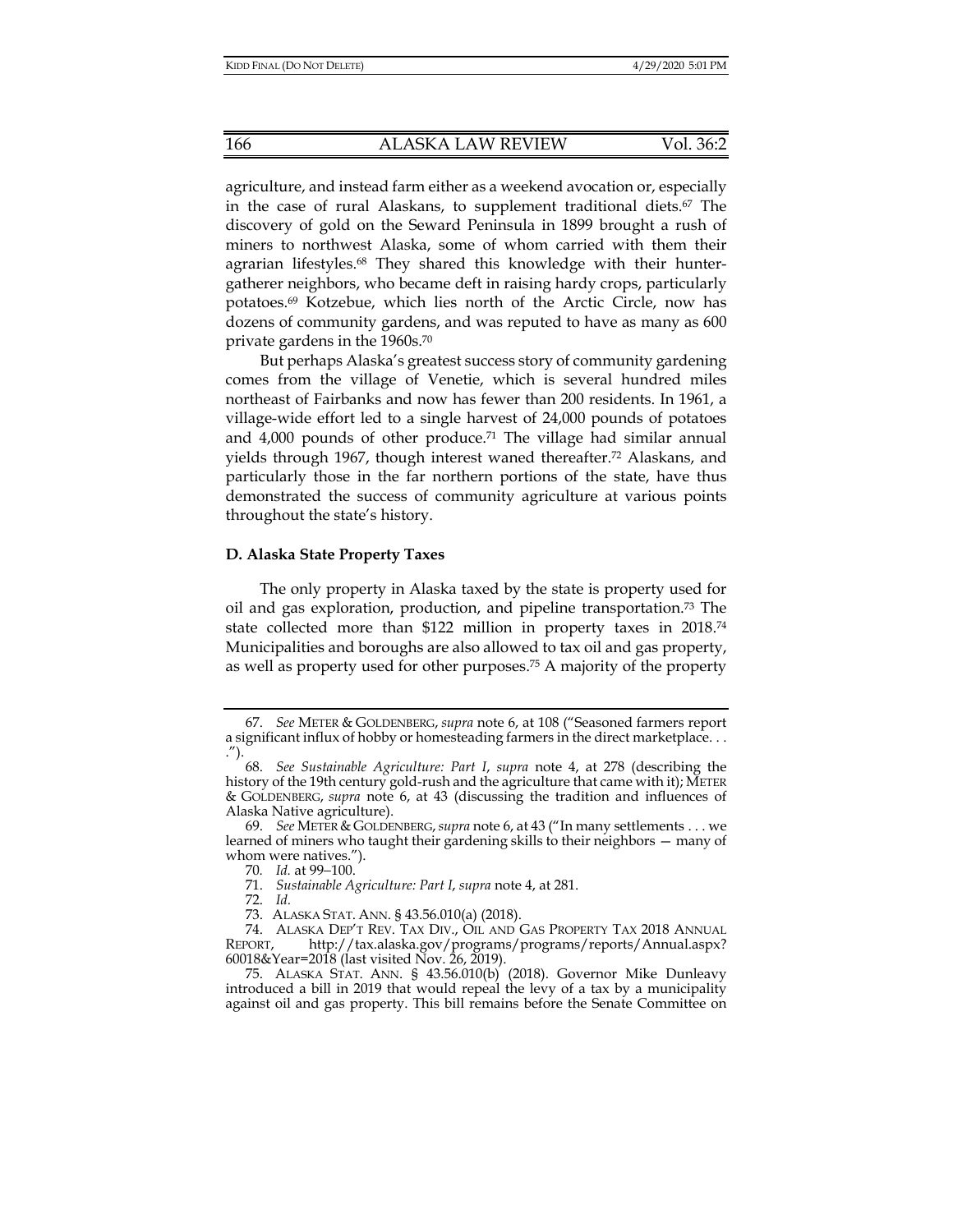taxes that are collected on oil and gas property are actually collected by municipalities, not the state.76 Of the \$545 million collected in property taxes on the oil and gas property in Alaska in 2014, municipalities collected \$417 million.77 During that same year, the North Slope Borough, which is home to \$18 billion in oil and gas infrastructure and also some of Alaska's most remote communities, derived nearly all of its revenue from oil and gas property taxes.78

The State grants oil and gas companies a tax credit for cash and equipment donations made to various educational programs in Alaska via the Education Tax Credit.79 These programs include, among other entities, two and four-year colleges, public secondary schools, and vocational educational courses.80 Since 2018, entities have been limited to a credit of 50% of the first \$100,000 donated to such programs, 75% of the next \$200,000, and 50% of any donations made beyond this, for a credit of up to \$1 million.81 The Education Tax Credit has a sunset provision and will expire at the end of 2024.<sup>82</sup> Before 2018, entities were entitled to a credit of 50% of the first \$100,000 donated to such programs, 100% of the next \$200,000, and 50% of any donations made beyond this, for a credit of up to \$5 million.83

#### **E. California's Urban Agriculture Incentive Zones Act**

In 2013, California Governor Jerry Brown signed into effect the Urban Agriculture Incentive Zones Act. Beginning January 1, 2014, landowners of parcels between 0.1 and three acres in Census-designated urban areas of 250,000 people or more could apply to their respective cities or counties to have their properties qualified as Urban Agriculture Incentive Zones.84 Once designated as such, the property is assessed for

Community & Regional Affairs. S.B. 57, 31st Leg. (Alaska 2019).

 <sup>76.</sup> Pat Forgey, *Conflict Lurks Over Property Taxes for Proposed Alaska Gas Line*, ANCHORAGE DAILY NEWS (Sept. 20, 2015), http:// www.adn.com/ article/ 20150920/conflict-lurks-over-property-taxes-proposed-alaska-gas-line; *see also* DEP'T OF COMMERCE, CMTY., AND ECON. DEV., ALASKA TAXABLE 2014 15–18 (2015), https:// www.commerce.alaska.gov /web/Portals/4/pub/OSA/ 14Taxable.pdf.

 <sup>77.</sup> Forgey, *supra* note 76.

 <sup>78.</sup> *Id.* 

 <sup>79.</sup> ALASKA STAT. ANN. § 43.56.018(a)(1)–(3) (2018).

 <sup>80.</sup> *Id.* 

 <sup>81.</sup> ALASKA DEP'T REV. TAX DIV., ALASKA TAX CREDITS: EDUCATION, http://tax.alaska.gov/programs/programs/credits/index.aspx (last visited Sept. 22, 2019).

 <sup>82.</sup> *Id.*

 <sup>83.</sup> *Id.*

 <sup>84.</sup> CAL. GOV'T CODE §§ 51040.3(a), 51042(b)(2) (West 2013); *see* Eli Zigas, *California's New Urban Agriculture Property Tax Incentive*, SPUR (Oct. 2, 2013),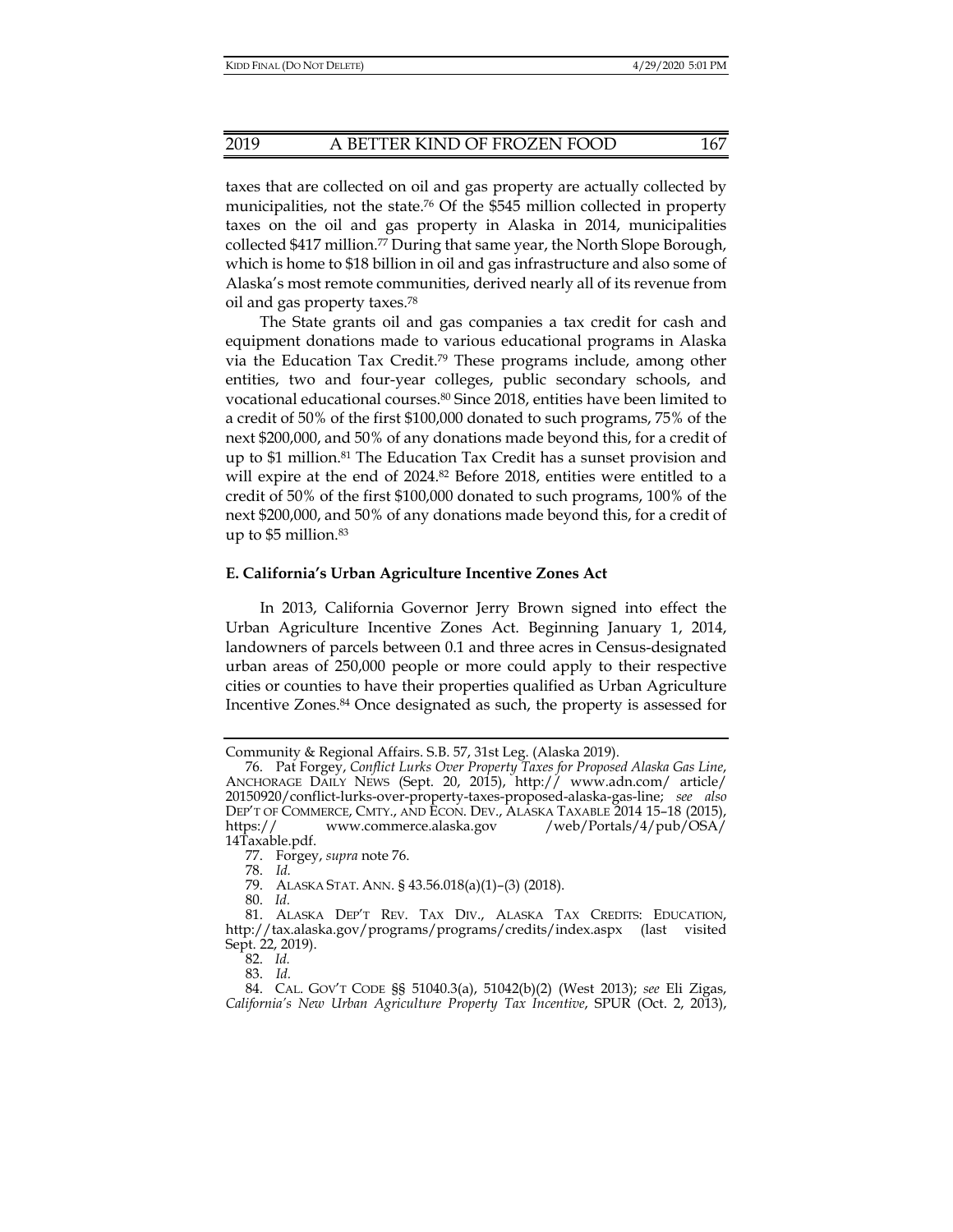tax purposes according to the average value of agricultural land in the state of California, instead of as developable urban land.85 In 2012, the value of the average agricultural acre assigned to such properties was \$12,000.86

Property owners who choose to have their land designated as Urban Agriculture Incentive Zones are obligated to use it for agriculture for a minimum of five years and may not live on the property or use it for any non-agricultural purpose.87 The Act recognizes the public interest of promoting sustainable farming in urban centers, and thus encourages small-scale production of vegetable and animal products in such settings.<sup>88</sup> Many owners of undeveloped property lease land to young farmers at below-market rates so that they may take advantage of this tax incentive.89

#### **F. USDA's Seasonal High Tunnel Initiative**

In 2010, the USDA introduced the Seasonal High Tunnel Initiative, funded as part of the Environmental Quality Incentives Program.<sup>90</sup> Under the Initiative, farmers are eligible to receive back from the USDA up to  $75\%$  of the cost of high tunnels<sup>91</sup> — long greenhouse-like structures that are covered in soft plastic and typically tall and wide enough for a small tractor to drive under. Minority and beginning farmers may receive back up to 90% of the cost of high tunnels.<sup>92</sup> To be eligible for the Initiative, a high tunnel must be placed on land currently used for agriculture and crops must be planted directly in the ground or raised beds.93

The Seasonal High Tunnel Initiative has proven very successful in Alaska. All fifty states now participate in the Initiative, and Alaska has received more funds than any other state—over \$4 million as of June

http://www.spur.org/news/2013-10-02/california-s-new-urban-agricultureproperty-tax-incentive.

 <sup>85.</sup> CAL. GOV'T CODE § 51042(f) (West 2018) (citing CAL. REV. & TAX. CODE § 422.7).

 <sup>86.</sup> Zigas, *supra* note 84.

 <sup>87.</sup> CAL. GOV'T CODE § 51042(b)(1), (3), (4) (West 2018).

 <sup>88.</sup> *Id.* § 51040.1 (West 2014).

<sup>89</sup>*. See* Lara Hermanson, *AB 551 in Oakland and Los Angeles*, FARMSCAPE (Oct. 21, 2014), http://farmscapegardens.com/blog/ab-551/ (explaining that tax credit makes it easier for young farmers to access land).

 <sup>90.</sup> Matt Milkovich, *USDA Program Helps Growers Purchase Tunnels*, VEGETABLE GROWERS NEWS (July 18, 2013), https://vegetablegrowersnews.com /article/usda-program-helps-growers-purchase-tunnels/.

 <sup>91.</sup> *Id.*

 <sup>92.</sup> *Id.*

<sup>93</sup>*. Id.*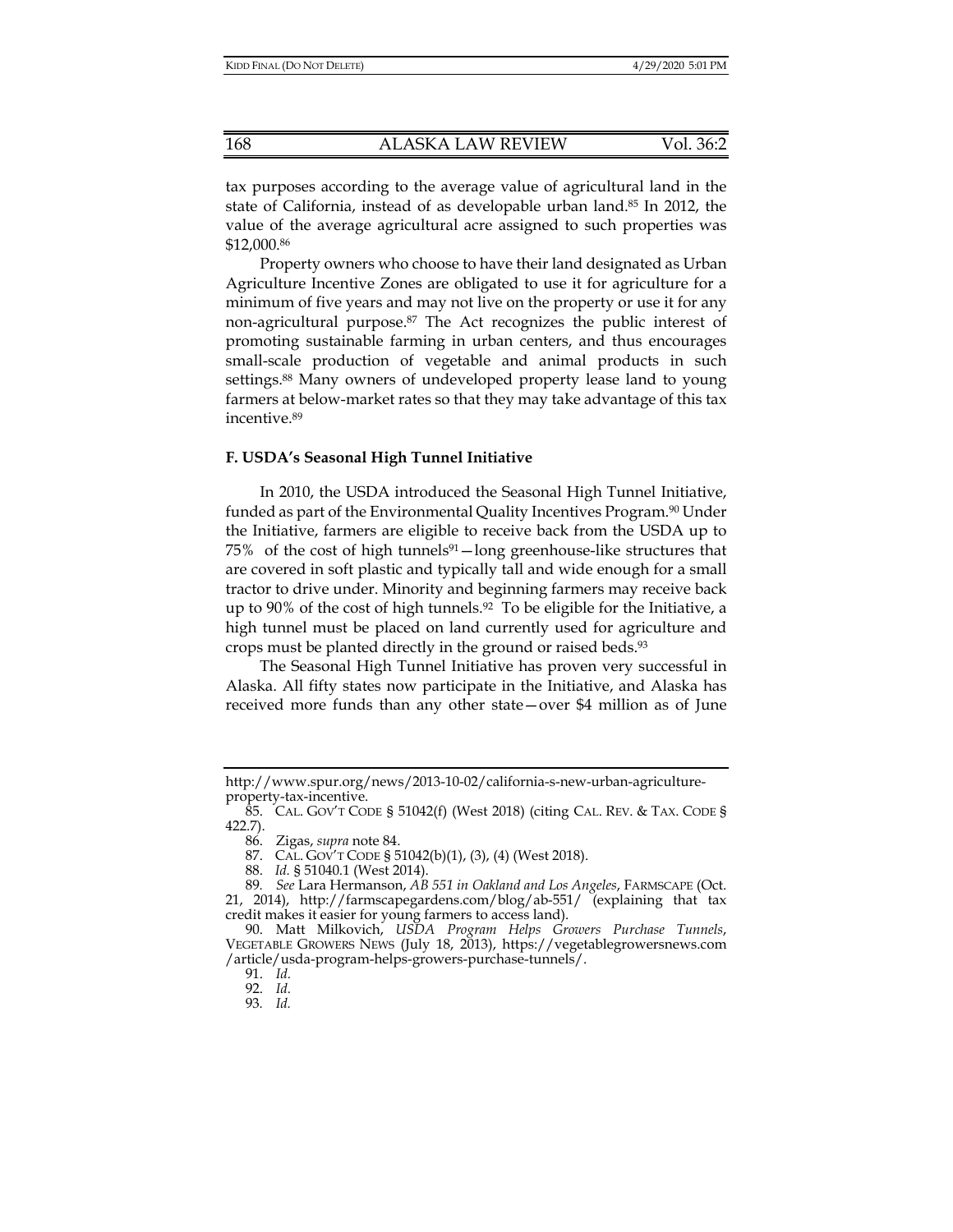2015.94 As of 2016, there were more than 325 federally funded high tunnels on the Kenai Peninsula alone.95

Each state has a different cap on how much farmers may be reimbursed; Alaska farmers are eligible to receive back up to \$16,000 for their expenditures.96 High tunnels are particularly valuable to Alaska farmers because they warm the air and soil surrounding plants and protect plants from wind. Crops grown under high tunnels in Alaska can often be harvested one to three weeks earlier than those grown in the open air.97

However, Alaska is a large state with diverse growing conditions, and certain parts, such as the tundra, have proven inhospitable to high tunnels.98 High tunnels leave crops more susceptible to frosts at the beginning and end of growing seasons than crops grown in conventional greenhouses.99 Additionally, tundra soil is too cold, poor, and without proper drainage for farmers in the far north to plant crops directly in the ground. By instead planting crops in pots or raised beds under high tunnels, farmers can increase soil temperatures by as much as eight to ten degrees Fahrenheit.100 To achieve similar results, farmers can instead dig down several feet and install a layer of insulating material, but this is both difficult and expensive.101 Thus, although a community garden as far north as Kotzebue did receive Initiative funds for a high tunnel, the Initiative has primarily benefitted farmers in south and central Alaska.102

#### **G. USDA Rural Development Programs**

The USDA Office of Rural Development hosts a series of programs that have historically benefitted rural Alaska communities. Established by the 1990 Farm Bill,103 the Office is intended to improve living conditions

 <sup>94.</sup> Hodges Snyder & Meter, *supra* note 1, at 4.

 <sup>95.</sup> Suzanna Caldwell, *High-Tunnel Gardening is Booming on the Kenai Peninsula. Here's Why*, ANCHORAGE DAILY NEWS (Aug. 6, 2016), https:// www.adn.com/slideshow/alaska-life/gardening/2016/08/06/high-tunnelgardening-is-booming-on-the-kenai-peninsula-heres-why/.

 <sup>96.</sup> Dan Joling, *High Tunnels Extend Alaska's Growing Season*, NEWS MINER (May 31, 2014), http://www.newsminer.com/news/alaska\_news/high-tunnelsextend-alaska-s-growing-season/article\_8bfe53c4-e8ee-11e3-a82a-001a4bcf6878.html.

 <sup>97.</sup> *Sustainable Agriculture: Part III*, *supra* note 24, at 322.

<sup>98</sup>*. See* Stevenson, *supra* note 11*,* at 334.

<sup>99</sup>*. Id.* at 324*.* 

 <sup>100.</sup> Stevenson, *supra* note 16, at 322.

 <sup>101.</sup> *Sustainable Agriculture: Part III*, *supra* note 24, at 323*.* 

<sup>102</sup>*. See* Hodges Snyder & Meter, *supra* note 1, at 4 (explaining community gardens have taken advantage of high tunnel funding in Nome, Kotzebue, and Kodiak as have farmers in Bethel, Palmer, Talkeetna, and Fairbanks).

 <sup>103.</sup> Food, Agriculture, Conservation, and Trade Act of 1990, Pub. L. No. 101-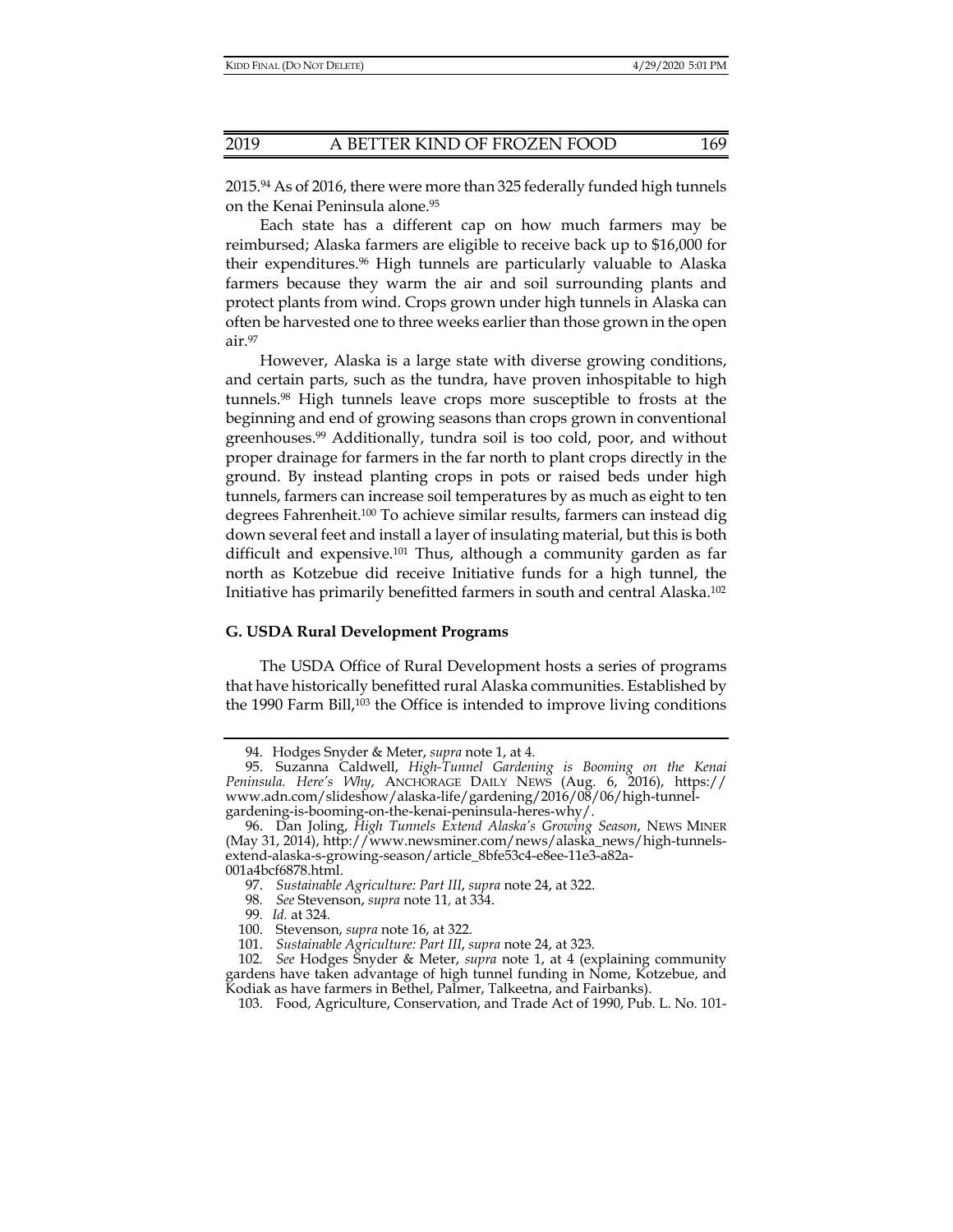in rural America by supporting agricultural development and other rural community needs.104 Two programs within the auspices of the Office that have had significant impact in Alaska are the Community Facilities Direct Loan and Grant Program and the Rural Business Development Grants Program.

The Community Facilities Direct Loan and Grant Program provides grants and low-interest loans to municipalities, tribes, and non-profit organizations for the development of essential community facilities.105 Although the Program has primarily been used to bring water and wastewater disposal facilities to rural communities, essential community facilities qualify as anything including, but not limited to, health services; community, social, or cultural services; transportation infrastructure; electrical and telephonic services; natural gas distribution networks; and industrial park development.106 Communities of 2,500 or fewer individuals receive priority in the allocation of loan funds.107 There is also a priority system for grant funds, with priority being given to rural populations of 5,000 or fewer individuals where the median household income is either below the poverty line or below 60% of the state nonmetropolitan median household income.108 Since 1994, the USDA has provided more than \$539 million in funding to 672 projects in more than 130 villages via the Rural Alaska Village Grant Program, a sub-program of the Community Facilities Direct Loan and Grant Program.109

The Rural Business Development Grants Program allows rural communities, state agencies, non-profits, educational institutions, tribes, and cooperatives to apply for funds to provide technical assistance, training, and other support to businesses with fewer than fifty employees and less than \$1 million in annual gross revenue.110 These competitive grants are determined at the state level and are only available to

108. 7 C.F.R. § 3570.67(a)(1), (b)(1) (2018).

<sup>624, § 364, 104</sup> Stat. 3359, 3979 (1990) (establishing pre-cursor to Office of Rural Development).

 <sup>104.</sup> *Mission & History*, U.S. DEP'T OF AGRIC. RURAL DEV., https:// www.rd.usda.gov/about-rd/mission-history (last visited Sept. 21, 2019).

 <sup>105. 7</sup> U.S.C. § 1926(a)(1), (19) (2012); 7 C.F.R. § 1942.1 (2018); 7 C.F.R. § 3570.51 (2018).

 <sup>106. 7</sup> C.F.R. § 1942.17(d)(1)(i)(B) (2018).

<sup>107. 7</sup> C.F.R. § 1942.17(c)(2)(ii)(A)(1) (2018).

 <sup>109.</sup> U.S. DEP'T OF AGRIC., ALASKA NATIVE VILLAGE AND RURAL COMMUNITIES SANITATION GRANT PROGRAM FUNDING TABLE (2018); U.S. DEP'T OF AGRIC. RURAL DEV., USDA RURAL DEVELOPMENT RURAL ALASKA VILLAGE GRANT PROGRAM 2, 7 (2016), https://www.rd.usda.gov/files/AK\_2016RAVGbrochure.pdf.

 <sup>110.</sup> U.S. DEP'T OF AGRIC. RURAL DEV., RURAL BUSINESS DEVELOPMENT GRANTS (RBDG) (2016), https://www.rd.usda.gov/files/fact-sheet/RD-FactSheet-RBS-RBDG.pdf.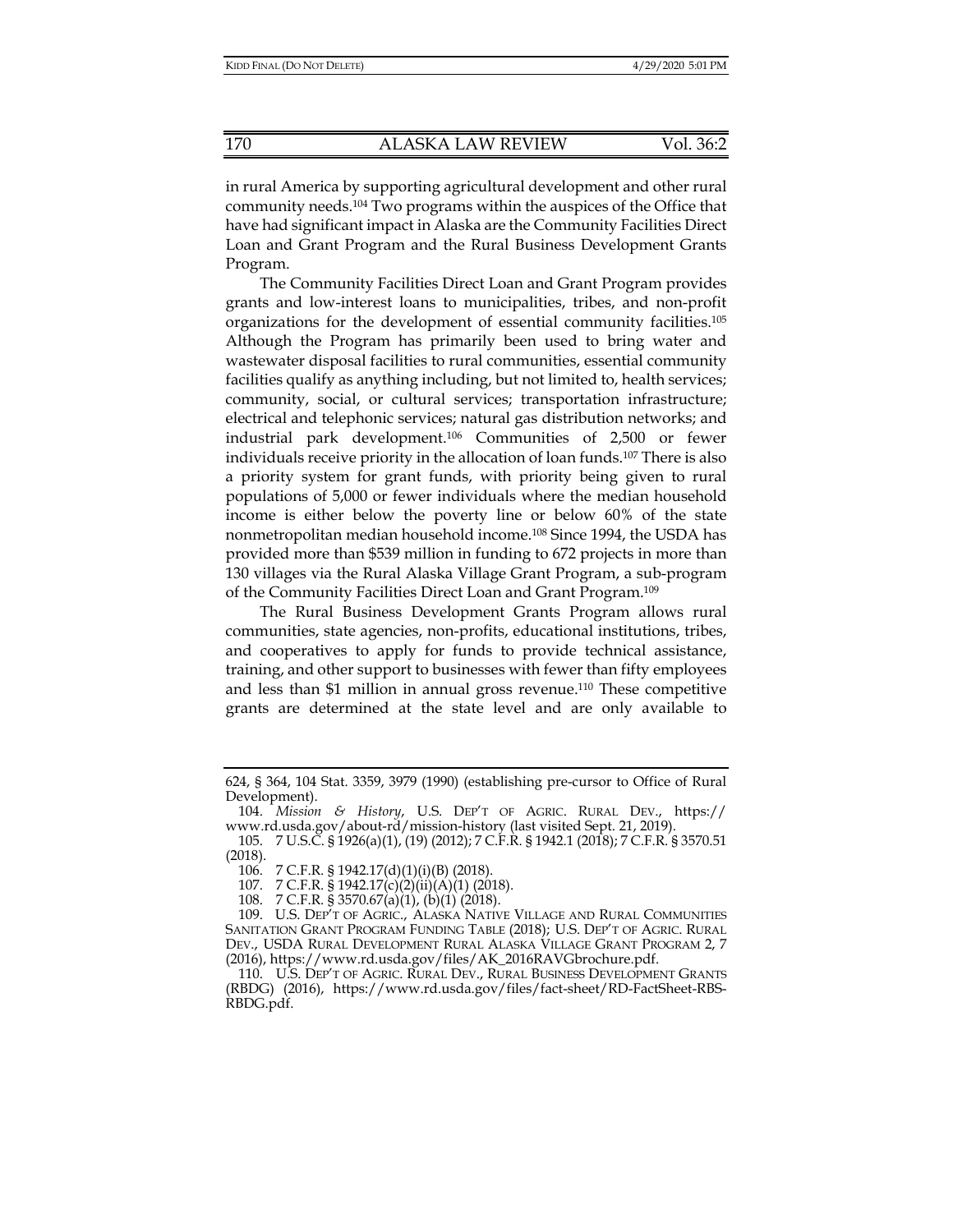communities of 50,000 or fewer individuals.111 Grants are awarded based on the economic need of a particular community, evidence that a grant will result in economic stimulation, an applicant's success with similar past efforts, and the availability of matching funds from other sources.112

#### **III. ANALYSIS AND RECOMMENDATIONS**

Existing state laws and federal programs, namely Alaska's property tax laws and the USDA's Seasonal High Tunnel Initiative, should be amended to help satiate rural Alaska's hunger for fresh, healthy foods. Modifying these laws and programs individually can have tremendously beneficial results, but modified together, they have the potential to create prime growing conditions for rural Alaska farmers, particularly school farm programs.

### **A. The State of Alaska Should Expand the Education Tax Credit and Encourage Local Governments to Reclassify Property Donated to Educational Institutions Through Leasehold or Other Interest.**

Instead of placing the sunset provision on the Education Tax Credit,113 the state should instead make permanent the ability for oil and gas companies to receive credits equal to or greater than the pre-2018 amounts. Additionally, it should expand the program to allow oil and gas companies to donate leaseholds or other interests in property, instead of only cash or equipment, to schools to use for agricultural purposes. Using the California's Urban Agriculture Incentive Zones Act as a model, the State should also encourage municipalities and boroughs to consider rezoning resource development lands in which leaseholds or other interests have been donated to schools. This may incentivize oil and gas companies to donate interests in properties so that the properties may be assessed at lower amounts.114 This would provide young rural Alaskans with valuable agricultural skills that they otherwise would not possess and avoid saddling individual farmers with the economic responsibility of expanding Alaska agriculture.

Presently, oil and gas companies may receive a credit of no more than \$1 million for donations made to educational institutions; this will expire December 31, 2024.115 The current tiered structure of the Education Tax Credit allows entities to write off 50% of the first \$100,000, 75% of the

 <sup>111.</sup> *Id.*

 <sup>112.</sup> *Id.*; 7 C.F.R. § 4280.4354 (2018).

 <sup>113.</sup> ALASKA DEP'T REVENUE TAX DIV., *supra* note 81.

<sup>114</sup>*. See supra* Part II.E.

 <sup>115.</sup> ALASKA DEP'T REVENUE TAX DIV., *supra* note 81.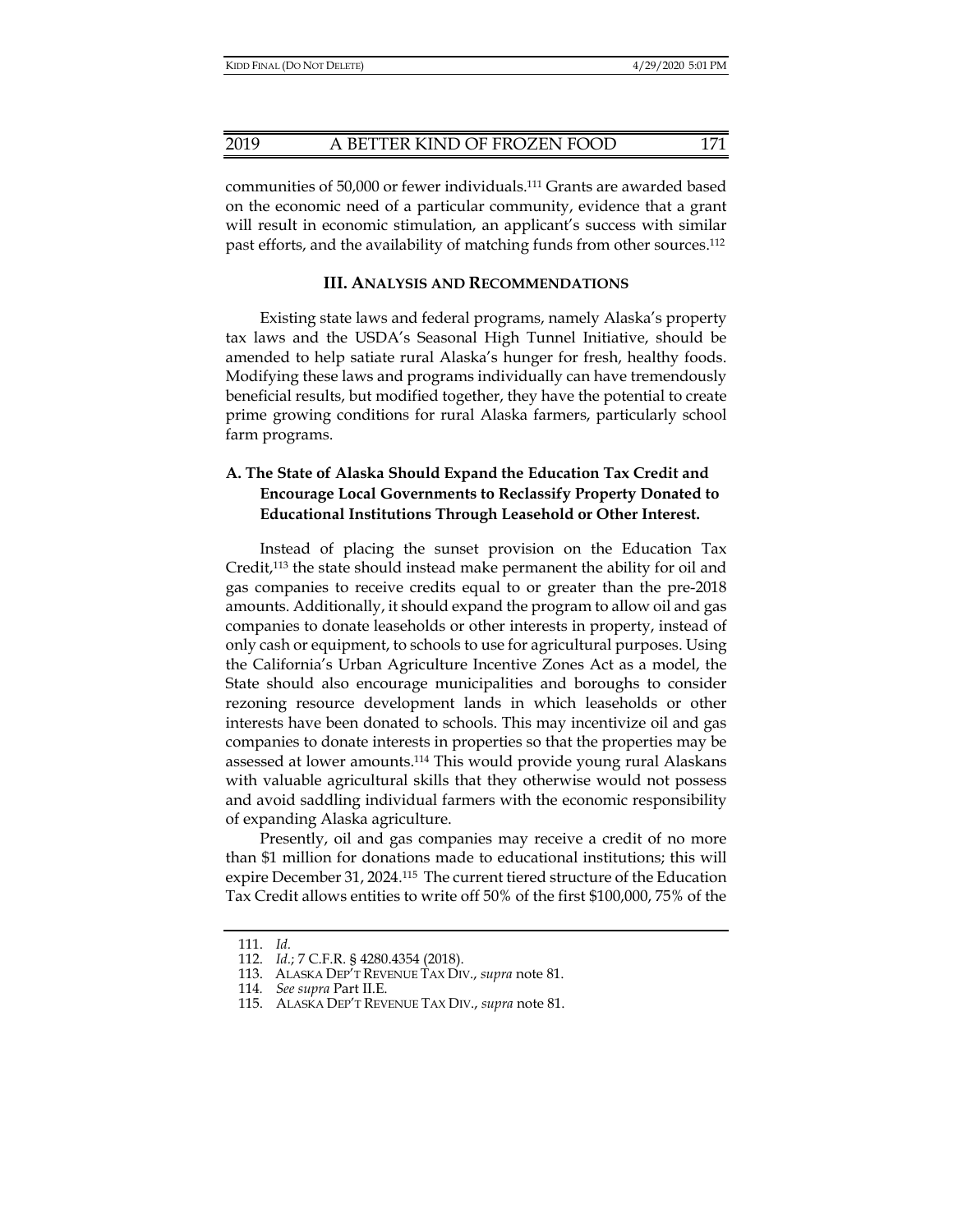next \$200,000, and 50% of any amount over that, for a maximum total \$1 million credit. This incentivizes companies to donate up to \$1.9 million to Alaska schools and educational programs in order to receive the maximum \$1 million credit.116

The State should instead return the credit cap to \$5 million, the amount under the pre-2018 credit, or increase this cap even more. Further, it should consider granting oil and gas companies credits for a portion of the assessed value of leaseholds or other interests in property donated to schools for farming. Companies may possess excess lands or structures that are adjacent to pipeline transportation or production properties that are only used for seasonal storage and that may instead be used for vertical farming during other parts of the year. Companies, in lieu of paying these property taxes to the state, may be greatly incentivized to continue providing significant amounts of funding to educational institutions, or even possessory interests in real property for the development of school farms, as a means of avoiding paying state property taxes on the massive amounts of resource development land in rural Alaska.

Local governments may also be able to encourage companies to donate leaseholds or other interests in property to schools, if the state expands the Education Tax Credit, by allowing companies that donate interests to have the property assessed at a lower rate, similar to how California's Urban Agriculture Incentive Zones Act operates.117 Municipalities and boroughs can allow companies to have such property assessed as undeveloped or even commercial property. Companies would thus not only be encouraged to donate leaseholds or subleases to educational institutions in order to establish school farms. In order to attain the state's Educational Tax Credit, companies would be incentivized to also donate additional funds necessary to initiate school farming so that these properties could be taxed at lower rates at the local level.

In expanding the Education Tax Credit at both the state and local levels, the state would be using funds from oil and gas production to encourage young people to become involved in Alaska agriculture. This would be a more effective means of expanding agriculture in the state than extending loans to individual farmers that are then left to ride out what, historically, has been a very risky industry in Alaska. As seen

<sup>116</sup>*. Id.*

 <sup>117.</sup> *See supra* Part II.E. In most instances, resource exploration and extraction occurs far from the nearest community. Oil and gas companies may be incentivized to make donations of cash, equipment, or interests in other property inside of communities for the reclassification of property held elsewhere.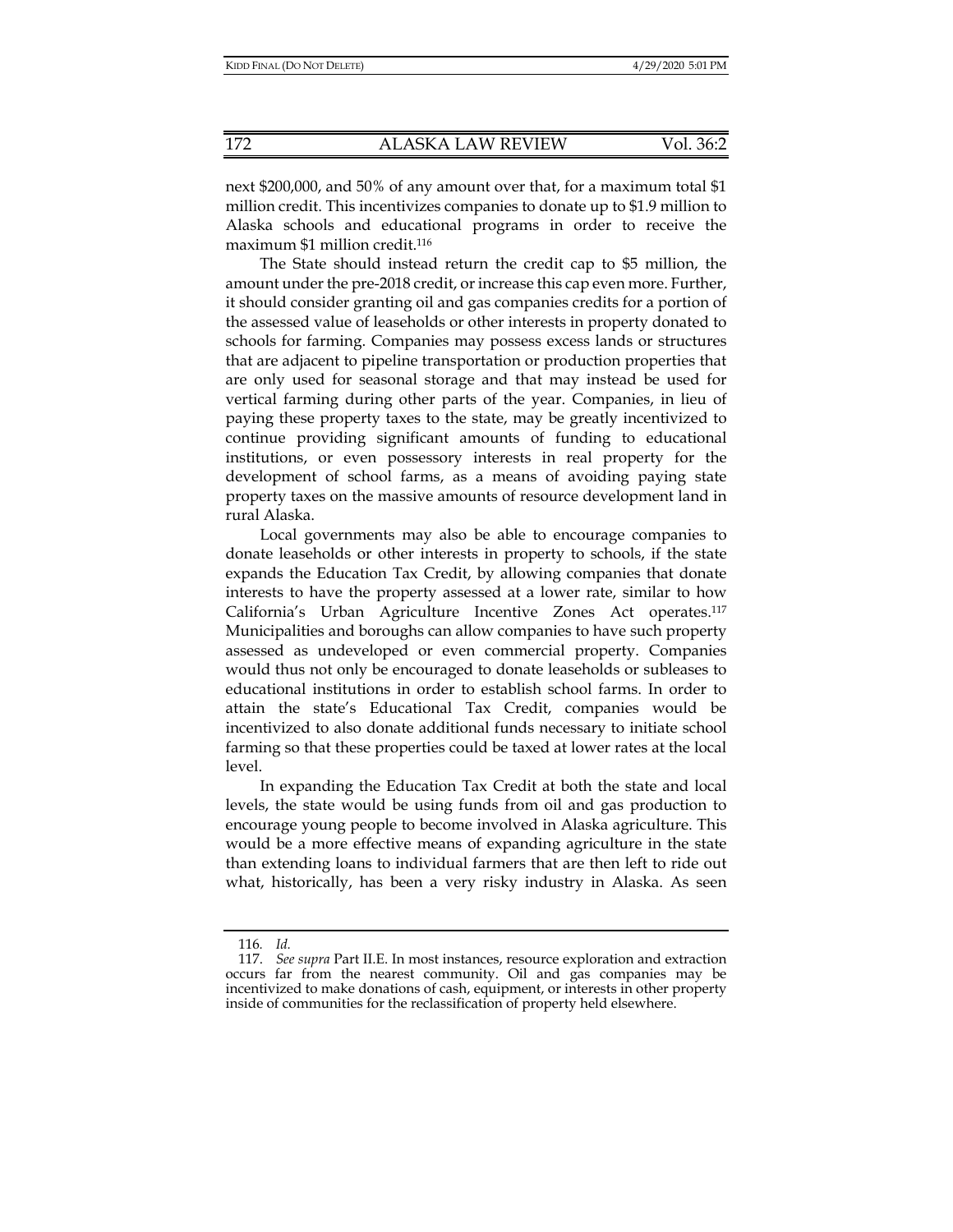through the success of the Farm to School program, young Alaskans are excited by the prospect of local agriculture. By providing students with the abilities to improve their diets, try new foods, and learn valuable skills that may be later used for the improvement of their communities, these programs incentivize students to bring fresh and innovative ideas to the burgeoning industry.118 This would all be funded by money provided by established private industry.

It is true that this would mean fewer funds in the state's coffer, as well as the coffers of municipalities and boroughs that choose to assess property used for school farming at lower rates. But the Education Tax Credits offers a maximum 75% credit for only \$200,000 in donations those between \$100,000 and \$300,000. Donations above and below this range receive only a 50% credit.<sup>119</sup> This means that Alaska educational institutions stand to receive up to \$1.9 million in donations from each participating entity in exchange for tax credits of just \$1 million.120 Thus, oil and gas companies would instead be funding Alaska agriculture, instead of obligating individual farmers to pay back government loans. This contrasts past unsuccessful public efforts at developing Alaska agriculture, such as with the Matanuska Valley Colony121 or with the attempt to break into the barley industry in the late 1970s and 1980s.122 Rural schools should also be encouraged to explore using the Rural Alaska Village Grant Program for purposes of supplementing their farming budgets. However, modifying the Education Tax Credit alone has the potential to better young rural Alaskans' lives by providing them with skills that can be applied to future careers in agriculture and with healthy school lunches. The financial responsibility for this expansion of Alaska agriculture would all be placed on the state and existing private industry instead of individuals.

## **B. The USDA Should Expand the Seasonal High Tunnel Initiative So That Schools and Individuals on the Tundra Also Have Access to Auxiliary Structures.**

Although it is true that more farmers in Alaska have benefitted from the USDA's Seasonal High Tunnel Initiative than in any other state, those

<sup>118</sup>*. See* Neil D. Hamilton, *America's New Agrarians: Policy Opportunities and Legal Innovations to Support New Farmers*, 22 FORDHAM ENVTL. L. REV. 523, 526−27 (2011) (explaining entrepreneurial, environmental, and public health motivations of new generations of farmers).

 <sup>119.</sup> ALASKA DEP'T REVENUE TAX DIV., *supra* note 81.

<sup>120</sup>*. Id.*

 <sup>121.</sup> *Sustainable Agriculture: Part II*, *supra* note 16, at 309−10.

 <sup>122.</sup> METER & GOLDENBERG, *supra* note 6, at 24−26.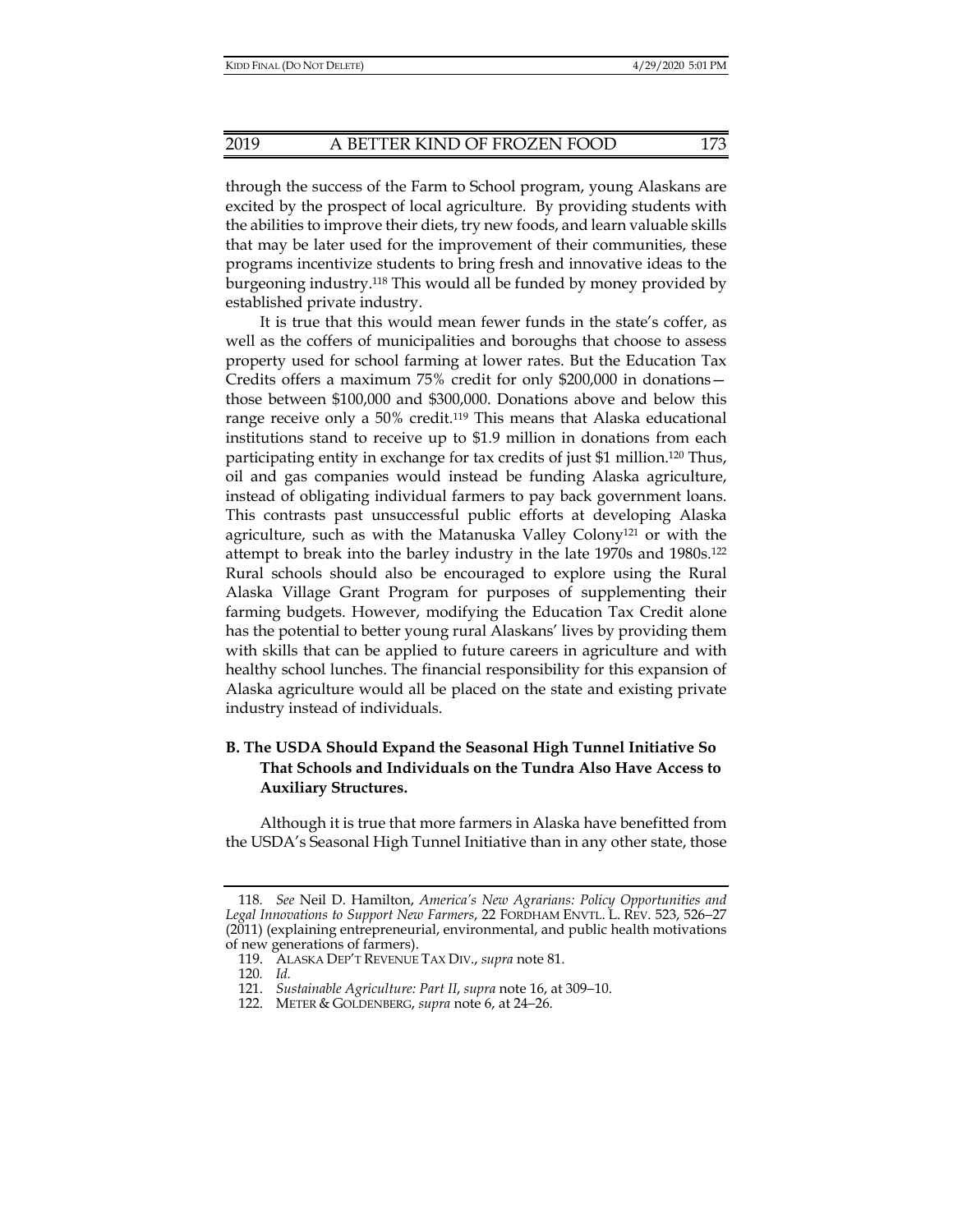Alaskans who have benefitted are largely restricted by latitude.123 This unique program raises the question of what else the USDA can do to improve Alaska agriculture.124 To allow school and community farms as well as individual farmers further north to also participate in the program, the USDA should create exceptions to the requirements necessary to qualify for the program and expand the program to make more durable auxiliary structures available to those who can show a geographic-based need. These efforts would make rural Alaska agriculture more feasible.

The Initiative's two current requirements, that land be under agricultural production and that crops be planted directly in the soil or raised beds, pose challenges for tundra farmers. The first requirement could be improved by simple clarification. Given that a community garden in Kotzebue used Initiative funds to purchase a high tunnel, existing community gardens presumably qualify as agricultural use. The definition, however, is less clear when considered in conjunction with property interests donated to schools by oil and gas companies, as addressed in the previous section.125 It is unclear whether there would be any classification issues with land that continues to be taxed as oil and gas property, but is instead playing host to a school farm. This could be rectified by creating a state-specific definition of agricultural production, given each state already has specific qualifications under the Initiative, such as the amount farmers are able to receive in subsidies.<sup>126</sup>

Additionally, the requirement that crops be planted directly in the ground or raised beds makes farming the tundra either impossible or prohibitively costly. Soil at far northern latitudes is too cold for ideal growing conditions, lacks proper drainage, and has low levels of microbial activity.127 It can be amended with significant amounts of fertilizer and installation of insulation several feet beneath the surface, but this requires shipping in a significant amount of supplies.128 The same effects can be achieved at a fraction of the cost by allowing Alaska farmers above a certain latitude to instead farm in pots or other containers. This would raise the soil temperature without the costly installation of

<sup>123</sup>*. See* Hodges Snyder & Meter, *supra* note 1, at 4 (explaining that the Initiative has primarily benefitted farmers in southern and central Alaska).

<sup>124</sup>*. See* Neil D. Hamilton, *Moving Toward Food Democracy: Better Food, New Farmers, and the Myth of Feeding the World*, 16 DRAKE J. AGRI. L. 117, 128 (2011) (suggesting one manner the USDA can support new farmers).

<sup>125</sup>*. See* discussion *supra* Part III.A.

 <sup>126.</sup> Joling, *supra* note 96*.*

 <sup>127.</sup> *Sustainable Agriculture: Part I*, *supra* note 4, at 290.

<sup>128</sup>*. See Sustainable Agriculture: Part III*, *supra* note 24, at 322−23 (explaining plastic mulches for insulation have moderate to high initial investment costs); *id.*  at 325 (explaining shipping fertilizers results in "exorbitant" costs).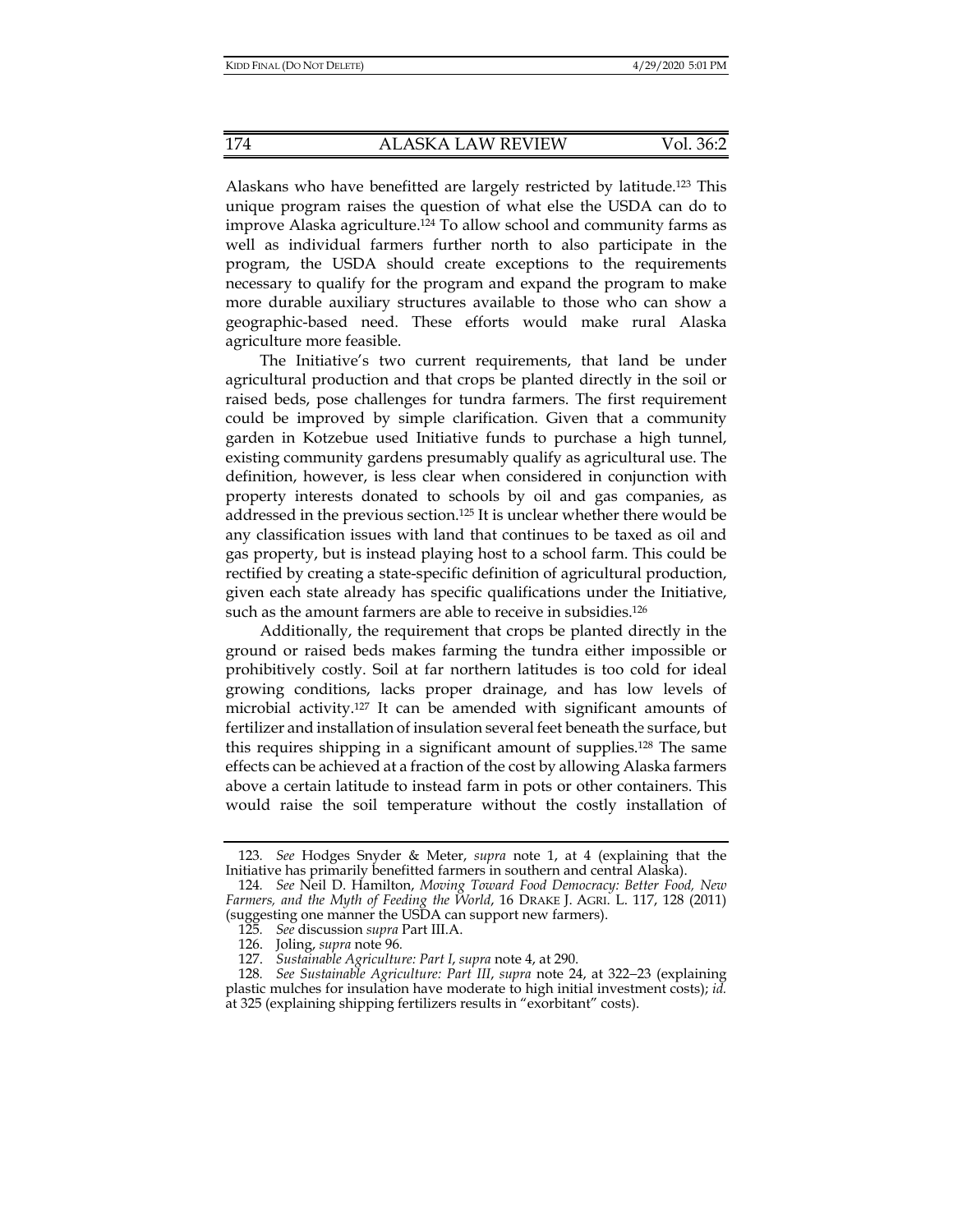belowground insulation, require significantly less amended soil, and allow for plants to be easily moved to safety when frost threatens. The possibility of growing plants hydroponically could also be explored. By lifting these requirements from certain Alaska farmers, the program's underlying purpose—to benefit northern, first-time farmers—will shine through.129

The USDA should also consider expanding the Initiative to grant funds to farmers for other types of auxiliary structures when high tunnels prove ineffective for a particular climate. High tunnels provide inadequate protection against the vagaries of Alaska's changing seasons.130 For those farmers who can show climate-based need, the Initiative should subsidize more durable structures that stand up against surprise frosts, including greenhouses or even manufactured buildings that can be used for vertical farming. These buildings may cost more than seasonal high tunnels. However, minority and first-time farmers may be reimbursed up to 90%, as opposed to just 75%, of the cost of high tunnels under the Initiative.131 Given most of the individuals who would benefit from greenhouses or manufactured buildings are likely both first-time farmers and Alaska Natives, they would be highly qualified to receive these additional funds.

Even if the USDA could not subsidize 90% of the cost of a greenhouse or manufactured building, it could still provide tundra farmers with 90% of the cost of a high tunnel, which could then be used by a farmer to purchase a greenhouse or manufactured building at a more reasonable cost. If the USDA finds favoring rural Alaska farmers over other American farmers in this way problematic, funds may instead be made available under the Rural Alaska Village Grant Program for the installation of such structures. However, this should not be necessary. The USDA established the Seasonal High Tunnel Initiative to help extend the growing seasons of geographically-disadvantaged farmers. It is the end effect that is important, not the means by which it is accomplished. The Initiative therefore can and should be interpreted to allow for funds to be used to purchase other auxiliary structures that can extend farmers' growing seasons besides just high tunnels.

<sup>129</sup>*. See* Joling, *supra* note 96*.*

 <sup>130.</sup> Hodges Snyder & Meter, *supra* note 1*.*

 <sup>131.</sup> Milkovich, *supra* note 90.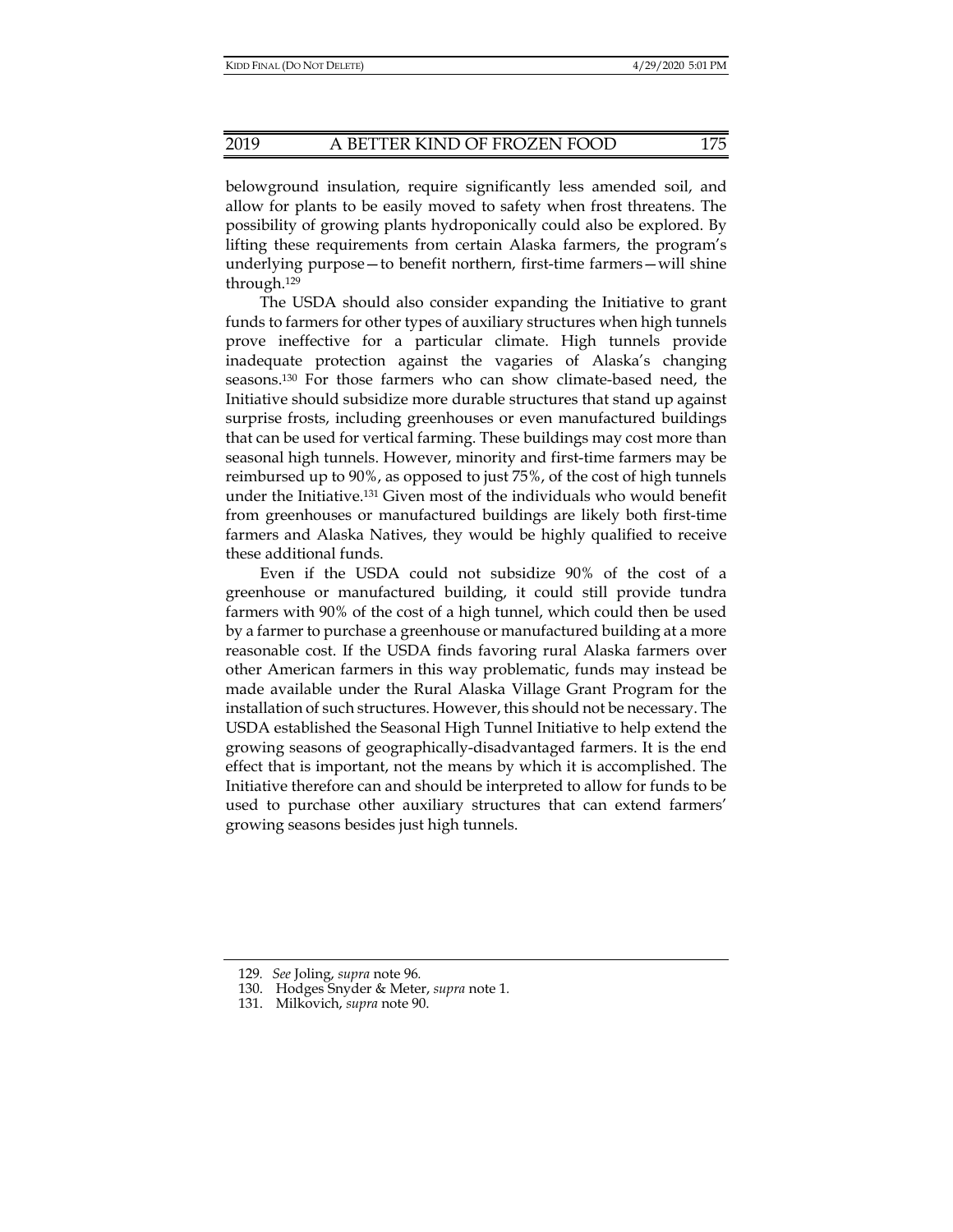## **C. Rural Alaska School Farming Will Experience Prime Growing Conditions if Recommended Actions Are Taken by Both the State of Alaska and the USDA.**

While rural Alaska agriculture, especially school farms, will benefit if either the state expands its Education Tax Credit or the USDA expands and lifts restrictions on its Seasonal High Tunnel Initiative, the greatest effects will be had if both entities jointly take such efforts. The state's expansion of the Education Tax Credit, including allowing for donations of possessory interests in property, has the potential to make valuable spaces available to educational institutions to use for school farms. Eliminating the 2024 sunset provision and returning the credit cap to its pre-2018 \$5 million amount, while also encouraging local governments to provide incentives of their own, will ensure oil and gas companies continue to make cash donations to get school farming on their property underway. Expanding the Seasonal High Tunnel Initiative to no longer require crops be planted directly in the ground or raised beds and allowing for the subsidization of greenhouses and manufactured buildings will then allow school farms to make the most of cash donations provided by oil and gas companies by purchasing durable auxiliary structures at affordable prices to be used on these properties. In the event that structures already exist on properties provided by oil and gas companies, those particular schools can be encouraged to practice vertical farming instead so that USDA funds may be allocated to other schools or properties where protection from the elements is needed for successful agriculture.

Dual action by both the State of Alaska and the USDA will also ensure that a new generation of farmers becomes invested in expanding Alaska agriculture. Given agriculture has traditionally been a fairly alien subject to most rural Alaskans, these actions by the state and USDA will make up for the learning curve that accompanies a northern upbringing.132 By focusing on this younger generation, the government can work to ensure food security will be stronger in these communities well into the future.133 The State and USDA would be investing in the long-term success of Alaska agriculture by making it a part of public schools' standard curriculums, ensuring a greater portion of public school students have the skills necessary to pursue careers in agriculture and, at the very least, the knowledge necessary to structure a healthy diet. This

 <sup>132.</sup> *See* Hamilton, *supra* note 118, at 557−58 (explaining that new farmers face "steep learning curve" that can be overcome through programs aimed to help them).

 <sup>133.</sup> S*ee id.* at 532 (explaining how new farmers are linked to the future of agriculture).